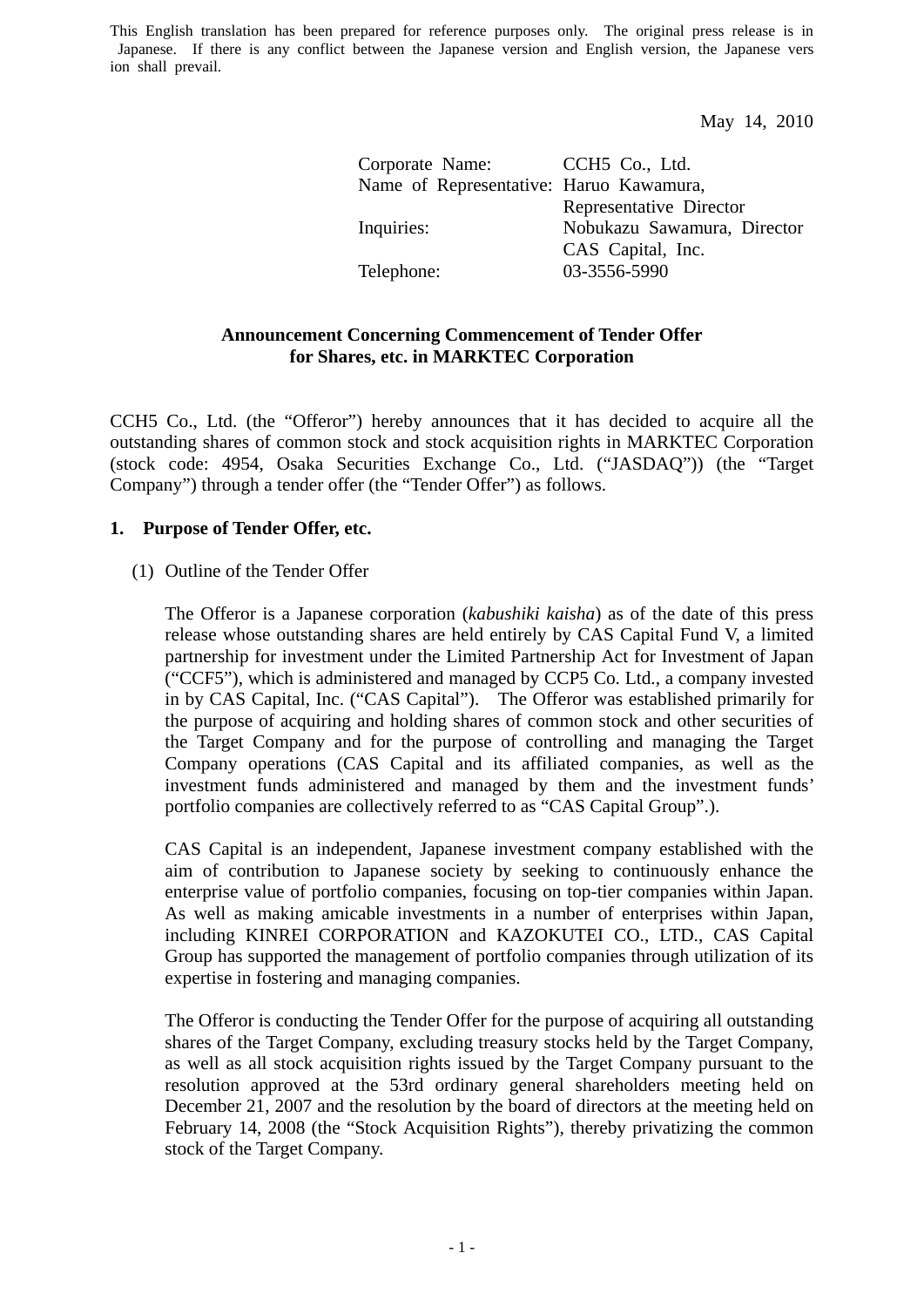The Tender Offer is conducted as part of a series of transactions (the "Transactions") for a management buyout (MBO) (a transaction in which, pursuant to an agreement with the directors of the target company, the offeror who conducts the tender offer has a joint interest in the directors), and the Offeror, with the support for the Tender Offer expressed by the board of directors of the Target Company, will conduct the Tender Offer pursuant to the Financial Instruments and Exchange Act (Act No. 25 of 1948, as amended; "FIEA") in order to acquire the shares and the Stock Acquisition Rights of the Target Company in an amicable manner.

As detailed in *(2) Background and Purpose of Conducting the Tender Offer and Management Policy after the Tender Offer*, with the belief that it is necessary to privatize the common stock of the Target Company in order to allow the Target Company to be agile and flexible in its response to the essential issues that it is facing, since December 24, 2009, CAS Capital, along with Mr. Hideyuki Matsukawa, the president and representative director of the Target Company, has been considering the Target Company's business strategy and capital strategy from a medium- to long-term perspective. Based on this consideration, CAS Capital ultimately concluded in late March 2010 that a reasonable amount of time and funding will be required on the part of the Target Company in order to address the essential issues that it is facing, and because business performance could deteriorate in the short term as costs increase and cash flow worsens, it would be best to have an agile and flexible response to the essential issues after privatizing the common stock of the Target Company, and reached an agreement with Mr. Matsukawa to that effect.

On May 14, 2010, CCF5 and the Offeror entered into an agreement regarding the transaction for privatization (the "Agreement") with Mr. Matsukawa in which they agreed that: (i) any actions necessary to elect three directors and one corporate auditor to be nominated by CAS Capital Group, in addition to the Target Company's existing officers, will be undertaken at the first general shareholders meeting of the Target Company convened after the Tender Offer is settled; (ii) Mr. Matsukawa will fully commit himself to his duties as the representative director of the Target Company for a period of at least four years, in principle, after settling the Tender Offer, unless otherwise agreed on by CCF5; (iii) Mr. Matsukawa will tender 976,000 shares (approximately 22.59% ownership ratio), representing all shares of common stock of the Target Company in his possession, in response to the Tender Offer; and (iv) in the event that the Tender Offer is successful, subsequent to the Tender Offer, Mr. Matsukawa will invest 635.23 million yen in the Offeror, acquiring 635,230 shares of the Offeror's common stock (approximately 15.28% ownership ratio). In addition, the Offeror and Symphony Financial Partners Co., Ltd. ("Symphony"), the investment advisor to the Target Company's major shareholders, The SFP Value Realization Master Fund Ltd., The SFP Value Realization Japan Fund, and Managed Account Investments, SPC (collectively, the "SFP related Funds"), have agreed, in principle, that Symphony will advise the SFP related Funds to tender all 783,800 shares (approximately 18.14% ownership ratio), representing all shares of common stock of the Target Company in the SFP related Funds' possession, in response to the Tender Offer (See *(3) Agreements concerning the Tender Offer* below for details of the agreements with Mr. Matsukawa and Symphony.). Furthermore, the minimum number of shares to be purchased in the Tender Offer has been established as 2,881,568 shares, which is two-thirds of the number of shares remaining (4,322,352 shares) after deducting the number of shares of the Target Company's treasury stocks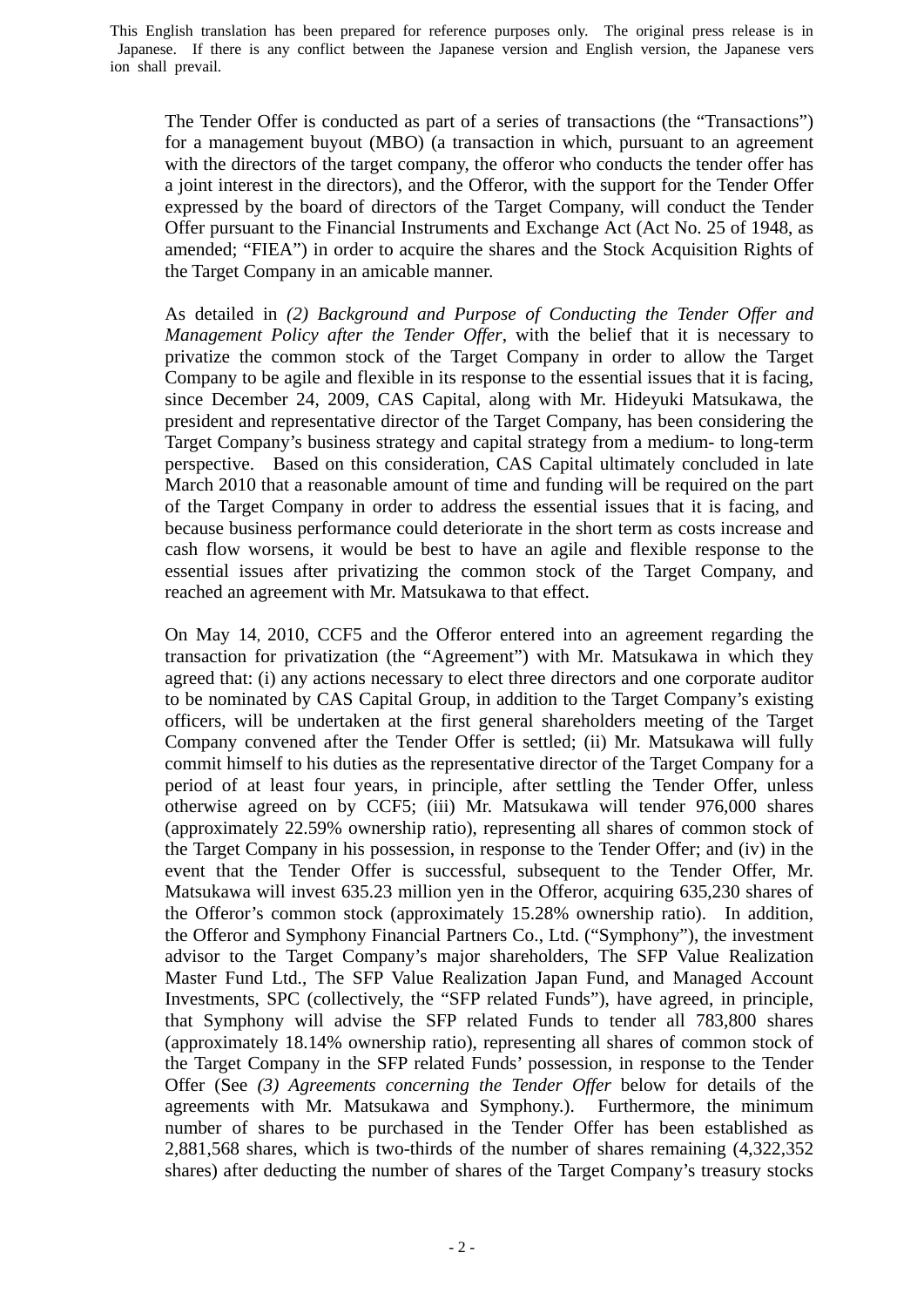as of March 31, 2010 (629,512 shares) as stated in the Target Company's second quarterly report for the 56th term (submitted on May 14, 2010), which are not to be acquired through the Tender Offer, from the total number of the Target Company's outstanding shares as of March 31, 2010 (4,951,864 shares) as stated in the Target Company's second quarterly report for the 56th term. If the total number of tendered share certificates, etc. is less than the minimum number of shares to be purchased in the Tender Offer, the Offeror will not purchase any of the tendered share certificates, etc. If the total number of tendered share certificates, etc. equals the minimum number of shares for the tender offer or more, all the tendered share certificates, etc. will be purchased.

If the Tender Offer is successful, prior to the settlement of the Tender Offer, the Offeror is scheduled to (i) receive a maximum investment of 3,520 million yen from CCF5, and (ii) obtain up to 2,835.23 million yen in financing from Aozora Bank, Ltd. (the "Acquisition Loan"), and such funding will be used to settle the transaction in the event that the Tender Offer is successfully completed. An agreement for the Acquisition Loan has not been executed as of the date of this press release; however, it is expected that a portion of the Acquisition Loan will be repaid using the funds contributed by Mr. Matsukawa to the Offeror after the Tender Offer is settled, and that, after the Tender Offer is settled, the Target Company shares owned by the Offeror and the Offeror shares owned by CCF5 and Mr. Matsukawa, along with certain assets of the Offeror, will be provided as collateral for the Acquisition Loan and after the Merger detailed below, the surviving entity after the Merger will become the borrower under the Acquisition Loan and certain assets of the surviving entity will be provided as collateral for such financing. Furthermore, if the Tender Offer is successful and the Offeror purchases the Target Company shares and other securities, the Offeror is scheduled, subsequent to the Tender Offer, to execute an absorption-type merger (the "Merger") for cash consideration, with the Offeror as the surviving entity and the Target Company as the absorbed entity, in accordance with the method set forth in *(5) Policy on organizational restructuring, etc. after the Tender Offer (regarding the 'Two-Step Acquisition' process)* below.

(2) Background and Purpose of Conducting the Tender Offer and Management Policy after the Tender Offer

According to the Target Company, the Target Company's predecessor, the company formerly known as Tokushu Toryo Co. Ltd., was established in March 1955 to research, manufacture, and sell non-destructive testing products. The Target Company has two main businesses on which it has based its growth, namely, (1) the "Non-Destructive Testing Segment," through which it develops, designs, manufactures, and sells equipment and consumables used in product testing for basic industries like the steel industry, the automobile industry, and the plant industry (in which electrical power companies and petro-chemical companies are main players), as well as in the maintenance and testing of structures; and (2) the "Marking Segment," through which it develops, designs, manufactures, and sells marking equipment and special paint for steel used for marking items such as steel products and semiconductors directly with letters and codes using paint, as well as stamping equipment for the steel and automobile industries.

According to the Target Company, thanks to the growth of its business, the Target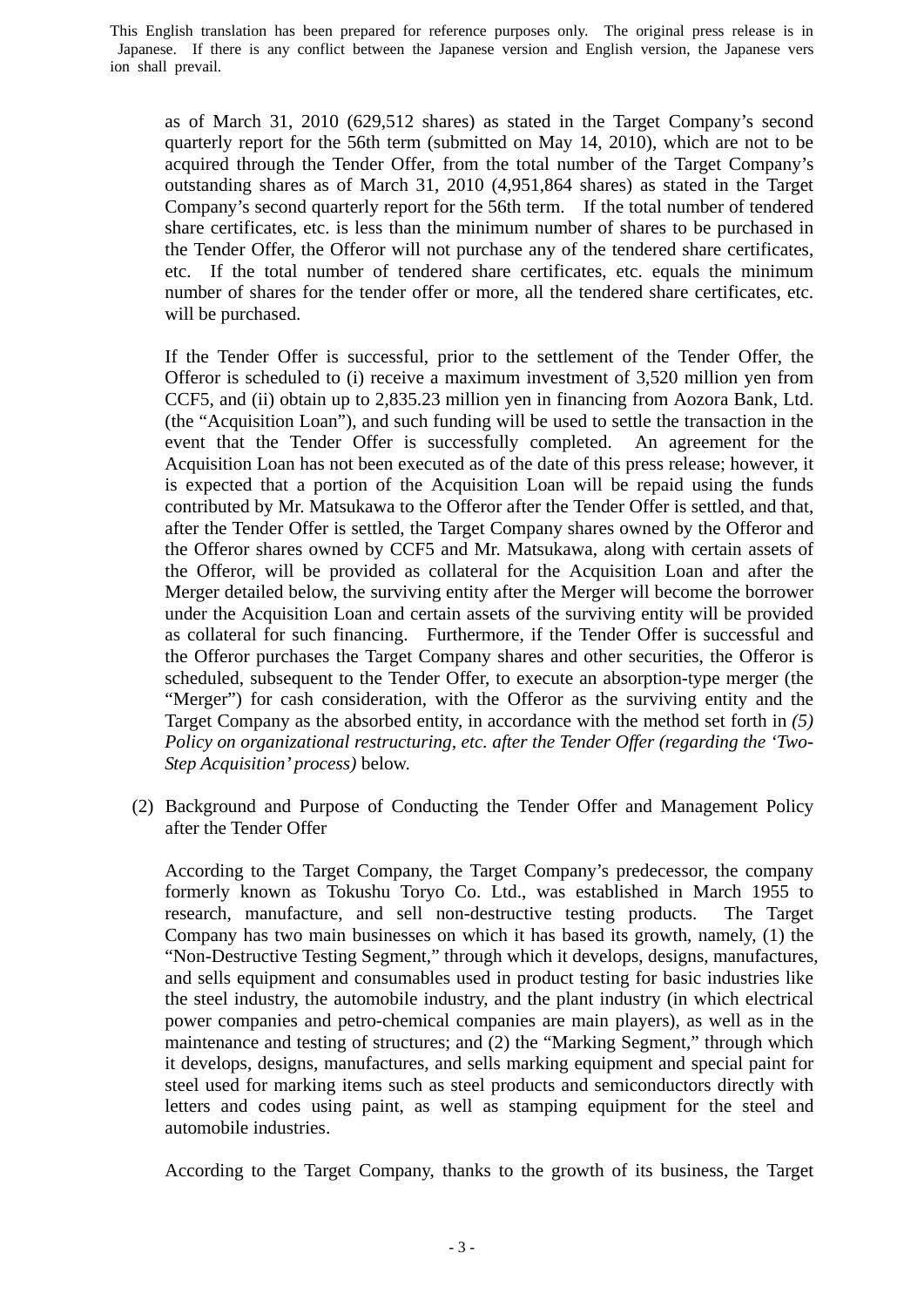Company went public on the over-the-counter market in April 1991, and it has delivered value that is directly connected to the needs of its users, including the automobile, steel, and plant operators that represent its main customers. Specifically, the Target Company has been able to secure a unique position and earn the confidence of prominent customers, especially in the Japanese market, thanks to (i) "product strength," which is shown by developing and offering innovative products, taking advantage of the latest technology, (ii) "generalization strength," which is shown by addressing a broad range of customer needs as an integrated manufacturer of surface penetration products, marking equipment, and consumables, and (iii) "after-sales service strength," which is shown by securing the inclusion of its products in manufacturing lines.

On the other hand, according to the Target Company, the Target Company considers its managerial challenges to be (i) responding swiftly to the extensive demands that accompany the global development of the Target Company's major users and (ii) reinforcing the managerial and sales structures of its subsidiaries in China, Korea and Thailand, who are critical for the overseas development of the Target Company, given the current circumstances in which the automobile industry, one of the Target Company's major users, is increasing its rate of local production across the globe in response to a decline in export competitiveness due to the high-valued yen, and in which the steel industry, another major user, is shifting the focus of its priority production items to high-class items such as steel plates for ships and steel pipes for oil drilling, as well as the fact that these major users are making more active investments in emerging countries. Although the Japanese economy is slowly recovering, uncertainty about the future still remains, as any rebound in corporate earnings continues to be hindered by the ongoing appreciation of the yen and the deteriorating employment situation, and there is still a sense of overcapacity in the market. Furthermore, the Chinese economy is rapidly recovering from the effects of the global economic crisis thanks to the Chinese government's swift economic action, but the Target Company's sales and profits from the Chinese market were down sharply because of the Target Company's December 2009 decision to dissolve its Chinese joint venture and begin the process of dissolving the company. According to its May 14, 2010 press release titled *Announcement Regarding Difference in Earnings Forecast and Account Settlement and Revisions to Earnings Forecast*, in spite of improved sales for consumables following increased production in the steel and automobile industries, recovery in the demand for equipment has been delayed and therefore, sales of principal machinery and equipment, such as penetrant testing units and marking equipment, remain stagnant. As a result, the Target Company's earnings forecast (consolidated and non-consolidated) for the first half of the fiscal year ending September 2010 differed from that announced on December 18, 2009, and the Target Company expected that sales of principal machinery would remain stagnant. Therefore, on May 14, 2010, the Target Company revised its earnings forecast down due to the expectation that its earnings (consolidated and non-consolidated) for the fiscal year ending September 2010 could not meet the forecast amounts announced on December 18, 2009. According to the press release titled *Announcement of Implementation of a Management Buyout ("MBO") and Recommendation for the Tender of Shares,* released by the Target Company on May 14, 2010, (the "Target Company's Press Release"), Mr. Matsukawa did not participate in the downward revision of the earnings forecast dated May 14, 2010.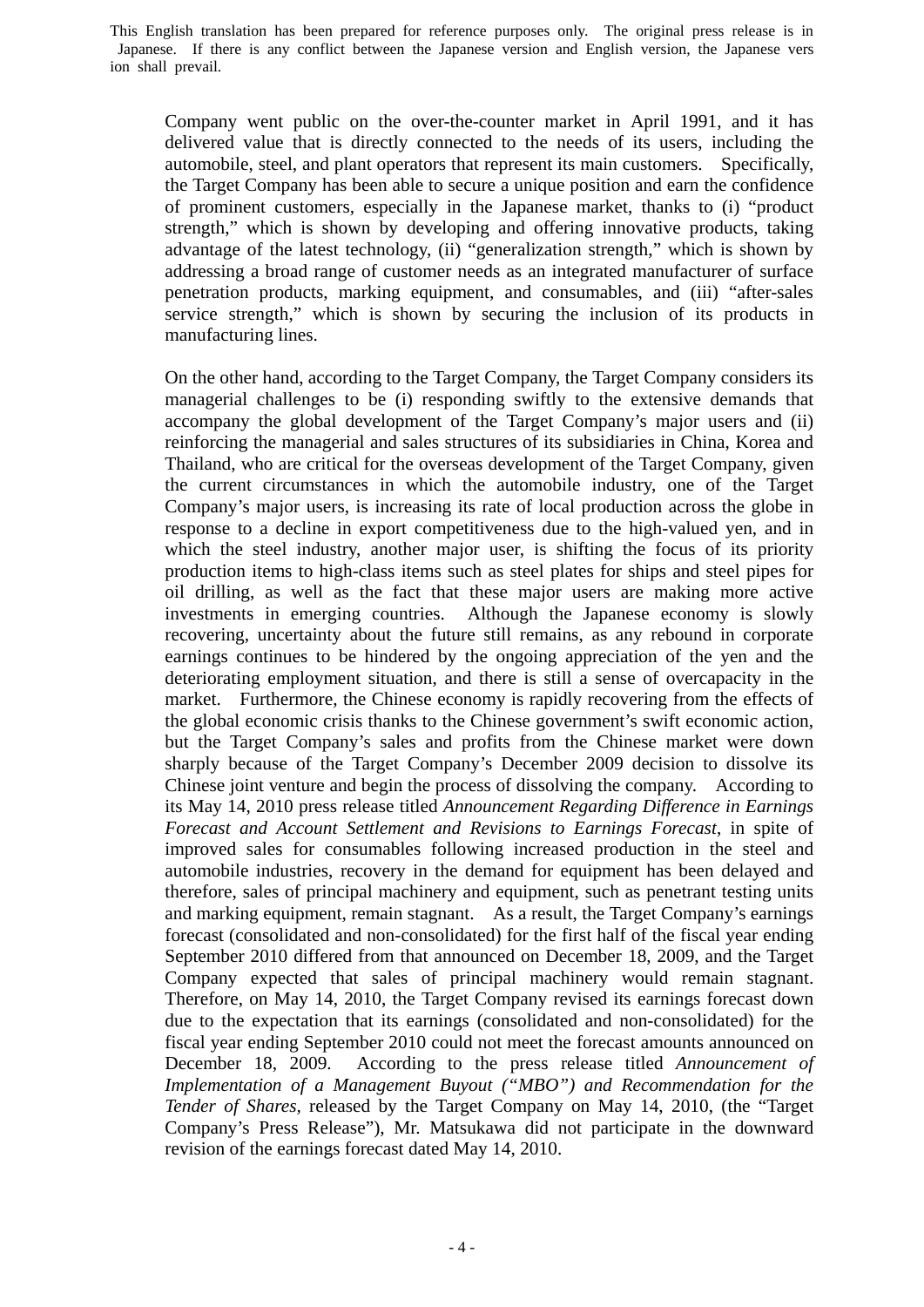Nevertheless, in spite of the aforementioned circumstances surrounding the Target Company, the Offeror believes that the Target Company is sure to realize a growth strategy, as described below.

First, the Offeror believes that in the Non-Destructive Testing Segment, thanks to the global boom in nuclear power plant construction and an increasing awareness of safety and reliability, along with the expansion of the inspection such that previously uninspected equipment, facilities and structures are now subject to inspection, the Non-Destructive Testing market will steadily expand in the future, and that consistent growth can be expected for the Asia Pacific region in particular.

The Offeror believes that, in the Marking Segment, demand for markings used to ensure the appropriate supply of specific materials in the production process can be expected to remain steady because of the growing demand for steel in emerging countries. As the demand for steel grows, the application and capabilities of steel products can be expected to become even more advanced, and to potentially lead to a dramatic increase in the types of products produced.

The Offeror believes that overseas markets for the Non-Destructive Testing Segment and the Marking Segment are growing even faster than the Japanese market is recovering, and that in this market environment the Target Company has been building a foothold in emerging countries with rapidly growing markets, such as China and Thailand, and therefore the Target Company would be one of the companies that can aim to become a top global company in the Non-Destructive Testing Segment and the Marking Segment by quickly building a framework that will enable it to strategically and successfully develop its future overseas business and promote suitable business development. On the other hand, the Offeror fears that while awareness of the safety and security of the users of the Target Company's products and services is increasing, price competition may further intensify.

The Offeror believes that, in view of the Target Company's strengths and market circumstances, there is an urgent need for the Target Company to build a framework that will allow it to properly demonstrate its previously discussed three "strengths", as well as to formulate a strategy and implementation plan so that it can quickly secure its own position ahead of the other competitors in the international market that are experiencing rapid growth. Specifically, the Offeror believes that the essential pressing issues are: (i) to continually invest in maintaining and reinforcing competitive strengths that are not dependent on pricing, as well as to develop high value-added products and introduce such products to the markets; (ii) to create a framework that will allow the Offeror to adapt swiftly to changes in growing foreign markets and to develop a business based on a strategy that is suitable for such markets; and (iii) to allocate business resources more effectively and to build an agile organizational framework in order to realize the foregoing.

By taking advantage of its past experience in working to improve its portfolio companies, CAS Capital Group believes that, by providing the human resources and expertise necessary for the Target Company to address the aforementioned essential issues and by designing and restructuring a business infrastructure to support them, it will be able to achieve management that reacts quickly to the market in order to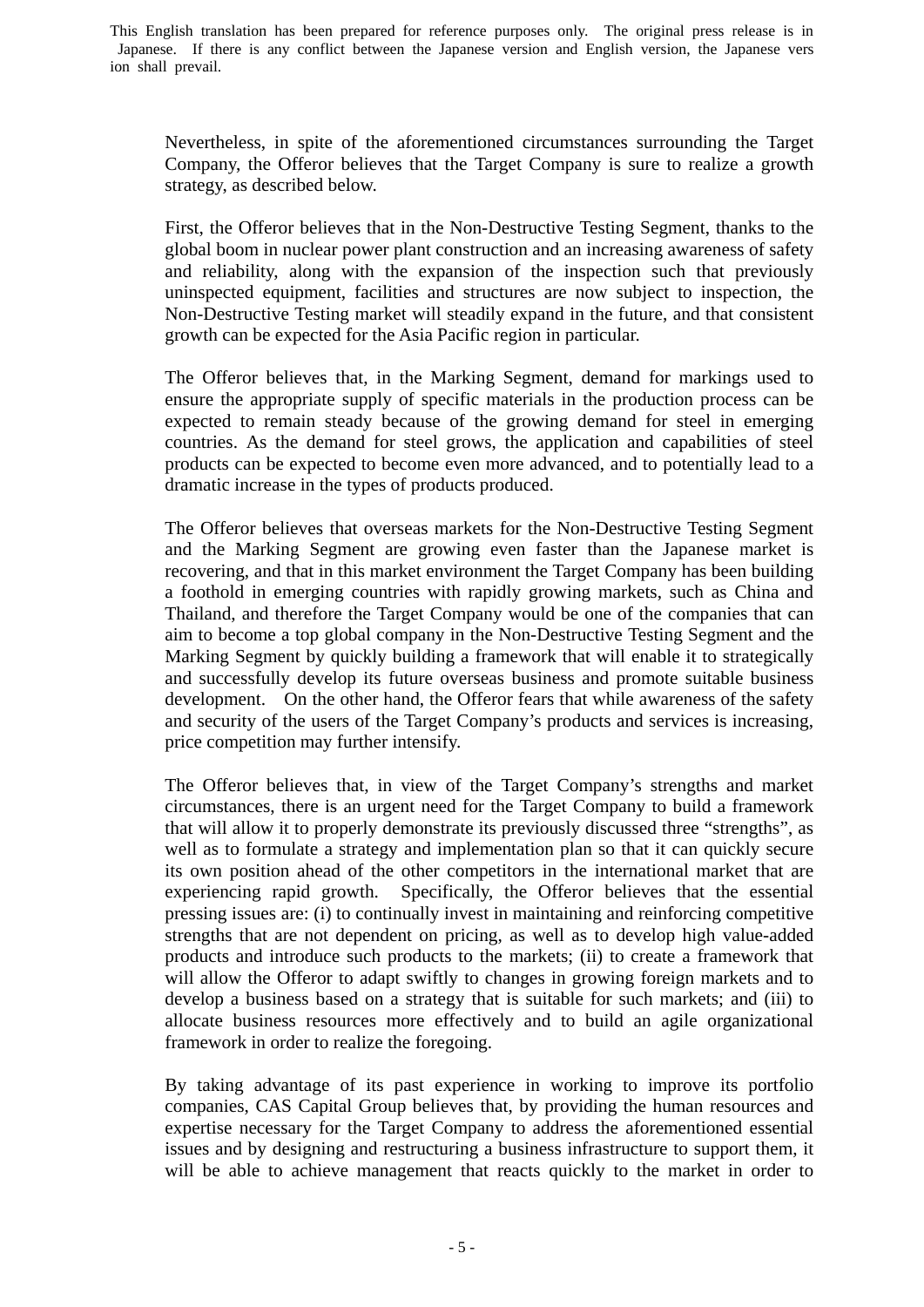accelerate the Target Company's strategy to grow into a top global company. Furthermore, the Offeror believes that in order to achieve the most effective level of management, the Target Company's best option is to work jointly with Mr. Matsukawa, who is intimately familiar with the substance of the Target Company's business and its management strategy, can exert powerful leadership in the management of the Target Company, and has solid relationships with the Target Company's customers.

However, at the same time, the Offeror is concerned that, because a reasonable amount of time and funding will be required in order to address the aforementioned essential issues in an agile manner, business performance could deteriorate in the short term as costs increase and cash flow worsens.

Taking into account the foregoing considerations, CAS Capital determined that implementing an agile and flexible response to the essential issues that the Target Company is confronting only after CAS Capital, acting through the Offeror, and Mr. Matsukawa privatize the common stock of the Target Company, would be the best response from the perspective of raising the enterprise value of the Target Company over the medium- to long-term, and it arrived at the decision to implement the Tender Offer.

(3) Agreements concerning the Tender Offer

CCF5, the Offeror, and Mr. Matsukawa generally agree as follows in the Agreement:

(i) Agreement concerning Target Company shares, etc. held by Mr. Matsukawa

Under the Agreement, Mr. Matsukawa agrees to tender all 976,000 shares (approximately 22.59% ownership ratio) of the Target Company's common stock held by Mr. Matsukawa in the Tender Offer, and he agrees that he will not cancel any agreement concerning the Tender Offer purchase effected as a result of such tender. Additionally, Mr. Matsukawa agrees that, in the event that the Tender Offer is successful, he will, at the request of the Offeror, surrender, for no compensation, all 186 units of Stock Acquisition Rights in his possession. Furthermore, Mr. Matsukawa agrees to cooperate with the Offeror with respect to asking the Target Company's major shareholders to tender the shares of the Target Company in their possession in the Tender Offer, and making a reasonable effort to cause the holders of any Stock Acquisition Rights ("Holders of Stock Acquisition Rights") to tender the Stock Acquisition Rights in the Tender Offer or to surrender, for no compensation, the Stock Acquisition Rights in their possession after the Tender Offer. In the event that Mr. Matsukawa materially breaches his obligations under the Agreement or materially breaches the representations and warranties set forth in the Agreement, the Offeror or CCF5 may cancel the Agreement; provided, however, that even in such an event, Mr. Matsukawa is not prohibited or restricted from tendering his shares or Stock Acquisition Rights in the Tender Offer at his own discretion.

(ii) Investment in the Offeror after the Tender Offer

CCF5, the Offeror and Mr. Matsukawa agree that, promptly after the settlement of the Tender Offer, the Offeror will issue 635,230 shares of the Offeror's common stock (approximately 15.28% ownership ratio) to Mr. Matsukawa through a third-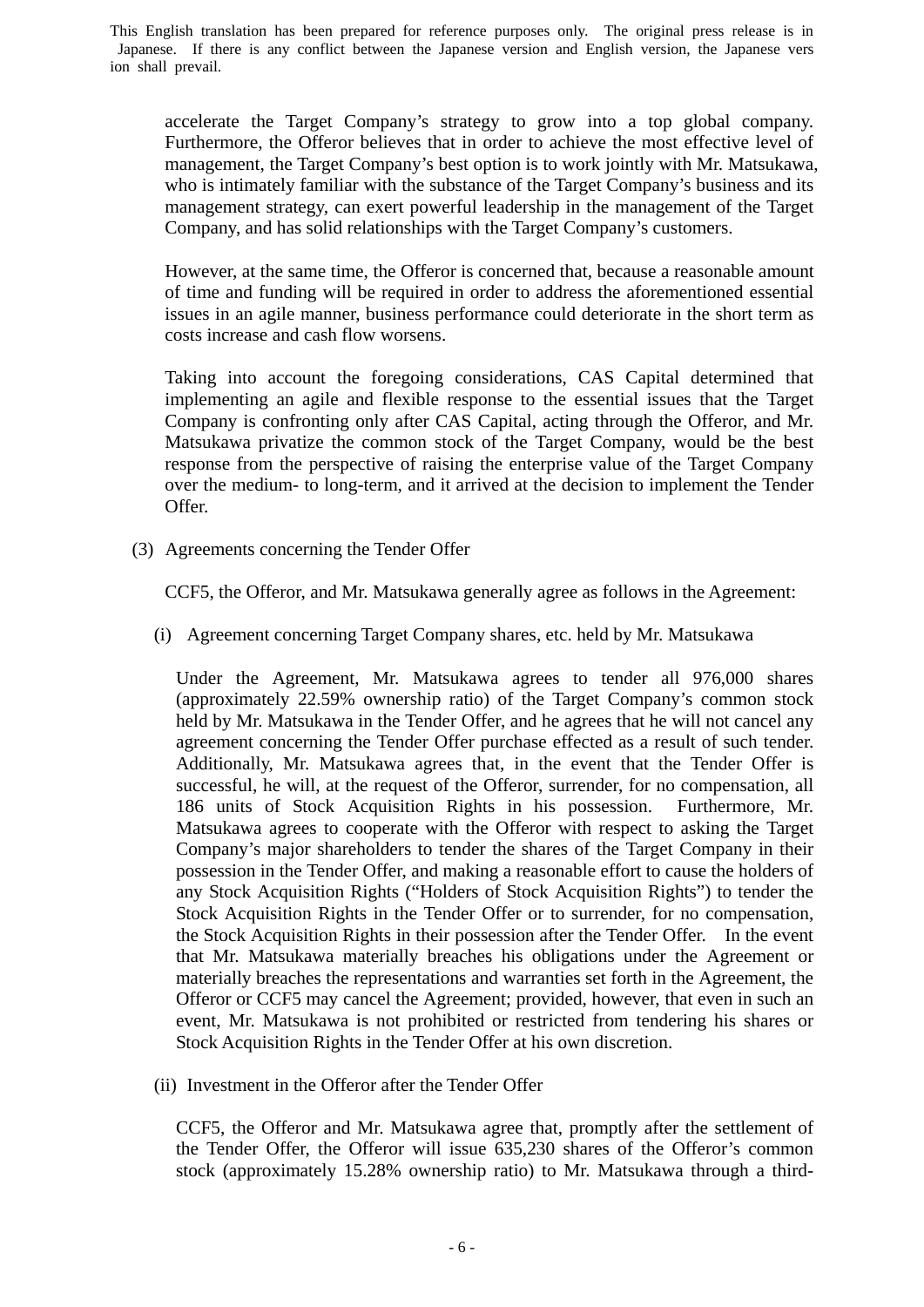party allocation of new shares, and Mr. Matsukawa will invest 635.23 million yen in the Offeror in response to the issuance of new shares. The Acquisition Loan agreement has not been executed as of the date of this press release; however, they agree that a portion of the Acquisition Loan shall be repaid using the aforementioned funds paid by Mr. Matsukawa, and CCF5 and Mr. Matsukawa shall provide the shares in the Offeror that they possess as collateral for such financing.

(iii) Agreement concerning the Merger

As stated in *(5) Policy on organizational restructuring, etc. after the Tender Offer (regarding the 'Two-Step Acquisition' process)* below, CCF5, the Offeror, and Mr. Matsukawa agree that the Offeror and Mr. Matsukawa will conduct any action necessary to effect the Merger.

(iv) Agreement concerning governance of the Offeror and the Target Company if the Tender Offer is successful

Mr. Matsukawa agrees to fully commit himself to his duties as the representative director of the Target Company (or the surviving entity after the Merger) for a period of at least four years after the settlement of the Tender Offer, unless: (i) Mr. Matsukawa is affected by a physical disability or mental disorder, or other such unavoidable circumstances, or (ii) Mr. Matsukawa and CCF5 establish an agreement whereby Mr. Matsukawa retires as representative director of the Target Company (or the surviving entity after the Merger) and a third party agreed on separately by Mr. Matsukawa and CCF5 assumes the position of representative director of the Target Company (or the surviving entity after the Merger) as Mr. Matsukawa's successor. Additionally, he agrees that any material matters concerning the management of the Target Company and matters concerning the shares, etc. of the Target Company will only be undertaken after obtaining CCF5's consent.

Furthermore, CCF5, the Offeror, and Mr. Matsukawa agree that a general shareholders meeting of the Target Company will be convened after the Tender Offer is settled, and that any action necessary to elect three directors and one corporate auditor to be nominated by CAS Capital Group, in addition to the Target Company's existing officers, will be conducted at the general shareholders meeting.

In addition, the Offeror and Symphony, investment advisor to the Target Company's major shareholders, the SFP related Funds, have agreed that Symphony will advise the SFP related Funds to tender all 783,800 shares (approximately 18.14% ownership ratio), representing all shares of common stock of the Target Company in the SFP related Funds' possession, in response to the Tender Offer. However, if (i) a third party other than the Offeror (and excluding the SFP related Funds and any other party advised by Symphony or its affiliate) makes an offer to purchase shares of common stock of the Target Company through a tender offer and for a price higher than the price in the Tender Offer, or (ii) the shares of the Target Company are subject to auction or other such purchase on a stock exchange or financial instruments market, or the shares are sold to a third party off any stock exchange or financial instruments market for a price higher than the price in the Tender Offer, Symphony is not obligated to advise the SFP related Funds to tender their shares in the Tender Offer, and if the SFP related Funds have already tendered their shares in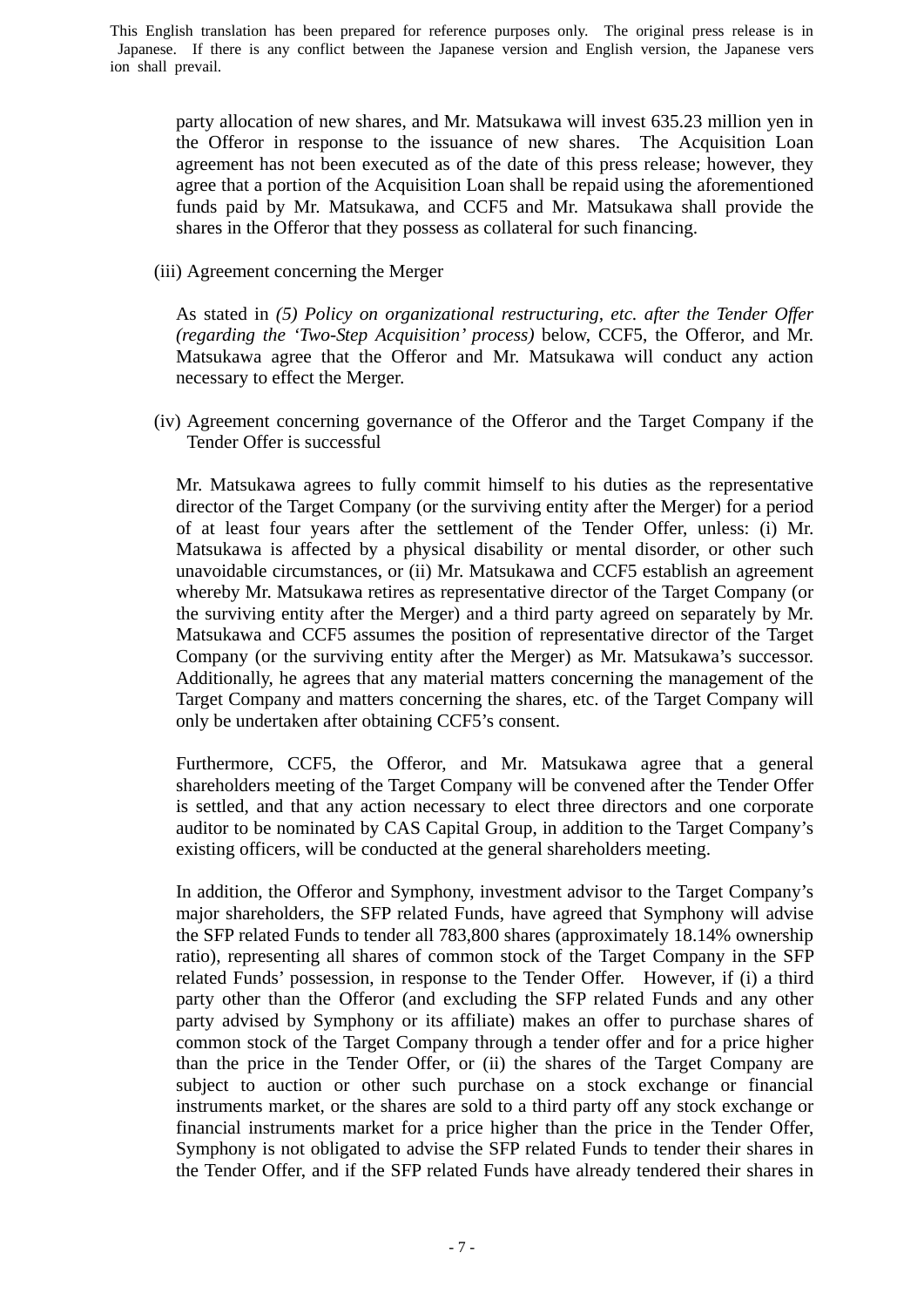the Tender Offer, Symphony may advise the SFP related Funds to cancel the agreement regarding the Tender Offer executed as a result of such tender. The SFP related Funds are investment funds that are independent from CCF5 and the Offeror and have no special interest in CCF5 or the Offeror.

(4) Measures to ensure Fairness of the Tender Offer, including Measures to ensure Fairness of the Offer Price and Measures to avoid Conflicts of Interest

The Offeror and the Target Company recognize that the Tender Offer is included in the Transactions for the purpose of an MBO and that there may be a fundamental conflict of interest, and has therefore implemented preliminary measures such as the following to secure fairness of the Transactions, including the Tender Offer, from the perspective of ensuring fairness of the offer price for shares of common stock under the Tender Offer (the "Tender Offer Price"), eliminating arbitrariness in the decision-making process leading to the decision to implement the Tender Offer, and avoiding conflicts of interest. (Please note that that the statements below on the measures implemented by the Target Company are based on accounts given by the Target Company.)

(i) Offeror's deliberations regarding offer price

The Offeror determined the Tender Offer Price based on movements in the market price of the Target Company's common stock on JASDAQ over a period of six months or so including the stock's recent movements, (as the Osaka Securities Exchange Co., Ltd. absorbed Jasdaq Securities Exchange, Inc. on April 1, 2010, any reference to movements in the market price of the Target Company's common stock through March 2010 refers to movements on JASDAQ Securities Exchange, Inc.), financial data released by the Target Company, the Target Company's expected future cash flow calculated by the Offeror, and the results of the due diligence investigation carried out by the Offeror, and comprehensively considered the level of premiums paid under other tender offers, past trading turnover in the shares of common stock of the Target Company by price, and other relevant data. As a result of that comprehensive review and based on the results of multiple consultations and negotiations with both Symphony, investment advisor to the Target Company's major shareholders the SFP related Funds, and the special committee established by the Target Company's board of directors, the Offeror decided on the Tender Offer Price of 1,400 yen. Communication with the special committee was conducted through Target Company directors. Please note that the Offeror did not acquire an appraisal from a third party when calculating the Tender Offer Price.

The Tender Offer Price represents the following premiums: a premium of 52.2% (rounded to one decimal place) on 920 yen, which is the final closing price of the Target Company's common stock on JASDAQ on May 13, 2010; a premium of 52.3% (rounded to one decimal place) on 919 yen (rounded to the nearest yen), which is the simple average closing price for the month immediately preceding May 13, 2010; a premium of 48.5% (rounded to one decimal place) on 943 yen (rounded to the nearest yen), which is the simple average closing price for the past three months; and a premium of 42.6% (rounded to one decimal place) on 982 yen (rounded to the nearest yen), which is the simple average closing price for the past six months. Furthermore, as Stock Acquisition Rights are also included in the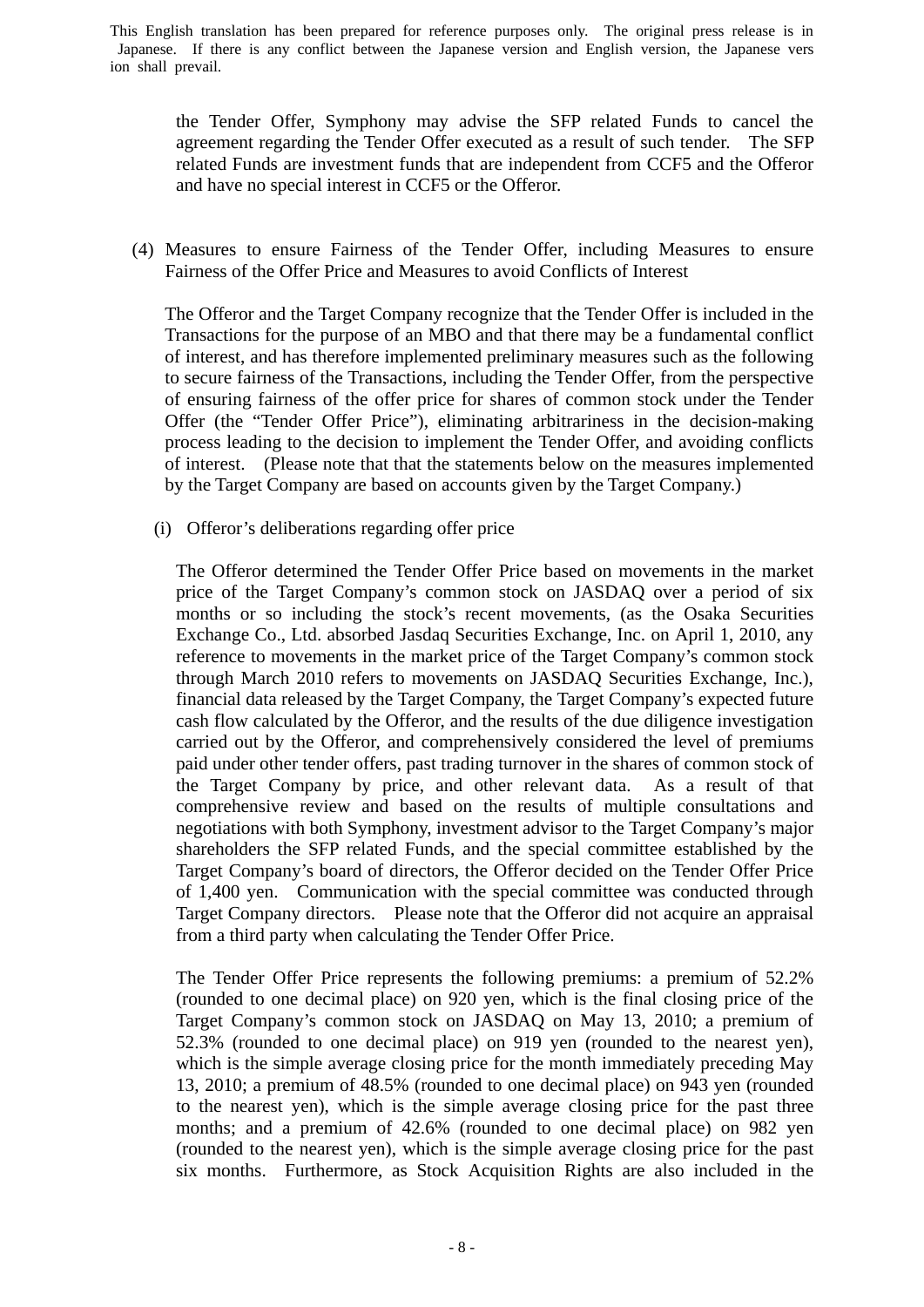Tender Offer, the Offeror calculates the price per unit of the Stock Acquisition Rights at 1 yen since (i) all the Stock Acquisition Rights were issued to officers and employees of the Target Company as stock options, and the Holders of Stock Acquisition Rights shall hold the status of director, corporate auditor or employee of the Target Company or an affiliated company, even when the rights are exercised (provided that this is regarded as not applying to compulsory retirement and other situations where there are reasonable grounds), and (ii) it is understood that the Holders of Stock Acquisition Rights may not, under their stock acquisition rights allocation agreements with the Target Company, dispose of their Stock Acquisition Rights including by transfer, establishment of a security, or pledge, so that even if the Offeror purchases Stock Acquisition Rights through the Tender Offer, the Offeror would be unable to exercise such Stock Acquisition Rights.

(ii) Target Company's acquisition of a valuation report on the share value from an independent third-party appraiser

Meanwhile, according to the Target Company's Press Release, the Target Company's board of directors appointed a third-party appraiser independent of the Target Company and the Offeror, SN Corporate Advisory Co., Ltd ("SNCA"), which had no conflict of interest with the Target Company's general shareholders, to act as a financial advisor in regard to the consideration of the Offeror's Tender Offer proposal, and the board of directors instructed SNCA to advise them on the financial aspects of the Tender Offer and appraise the Target Company's share value.

According to the Target Company's Press Release, in order to collect and consider the data necessary for appraising the Target Company's share value, SNCA acquired materials and received explanations from the Target Company's board of directors on matters including the current state of the Target Company's business and future business plan (the "Target Company's Business Plan"),<sup>\*</sup> and calculated the Target Company's share value on the basis of this data. The Target Company's board of directors then acquired a valuation report on the share value pertaining to the shares of common stock in the Target Company from SNCA on May 13, 2010. (Please note that the Target Company did not acquire a fairness opinion on the Tender Offer Price from SNCA.) When calculating the Target Company's share value, SNCA believed that it was appropriate to work on the assumption that the Target Company would continue its business and to carry out a multi-faceted assessment based on the Target Company's Business Plan and other documents provided by the Target Company, and carried out the appraisal of the Target Company's share value using both the DCF and the market average share price methods. The result of SNCA's valuation report on the share value is a value per Target Company share calculated at

-

<sup>\*</sup> According to the Target Company's Press Release, the Target Company's Business Plan is based on the Target Company's revised earnings forecast (consolidated and non-consolidated) for the fiscal year ending September 2010 as released on May 14, 2010, and the business plan for the fiscal years ending September 2011 and September 2012 prepared taking into consideration the stagnant sales of machinery and equipment and other factors due to delayed recovery in the demand for equipment. Mr. Matsukawa, who has a special interest in the Transactions, has not participated in the preparation of the earnings forecast (consolidated and non-consolidated) for the fiscal year ending September 2010 or the business plan for the fiscal years ending September 2011 and September 2012. The Target Company's Business Plan forecasts net sales of 4,124 million yen, operating profits of 392 million yen, and net profits of 184 million yen (each on a consolidated basis) for the fiscal year ending September 2010, and is planning for net sales of 4,830 million yen, operating profits of 676 million yen, and net profits of 415 million yen (each on a consolidated basis) for the fiscal year ending September 2011, and net sales of 5,887 million yen, operating profits of 1,037 million yen, and net profits of 669 million yen (each on a consolidated basis) for the fiscal year ending September 2012.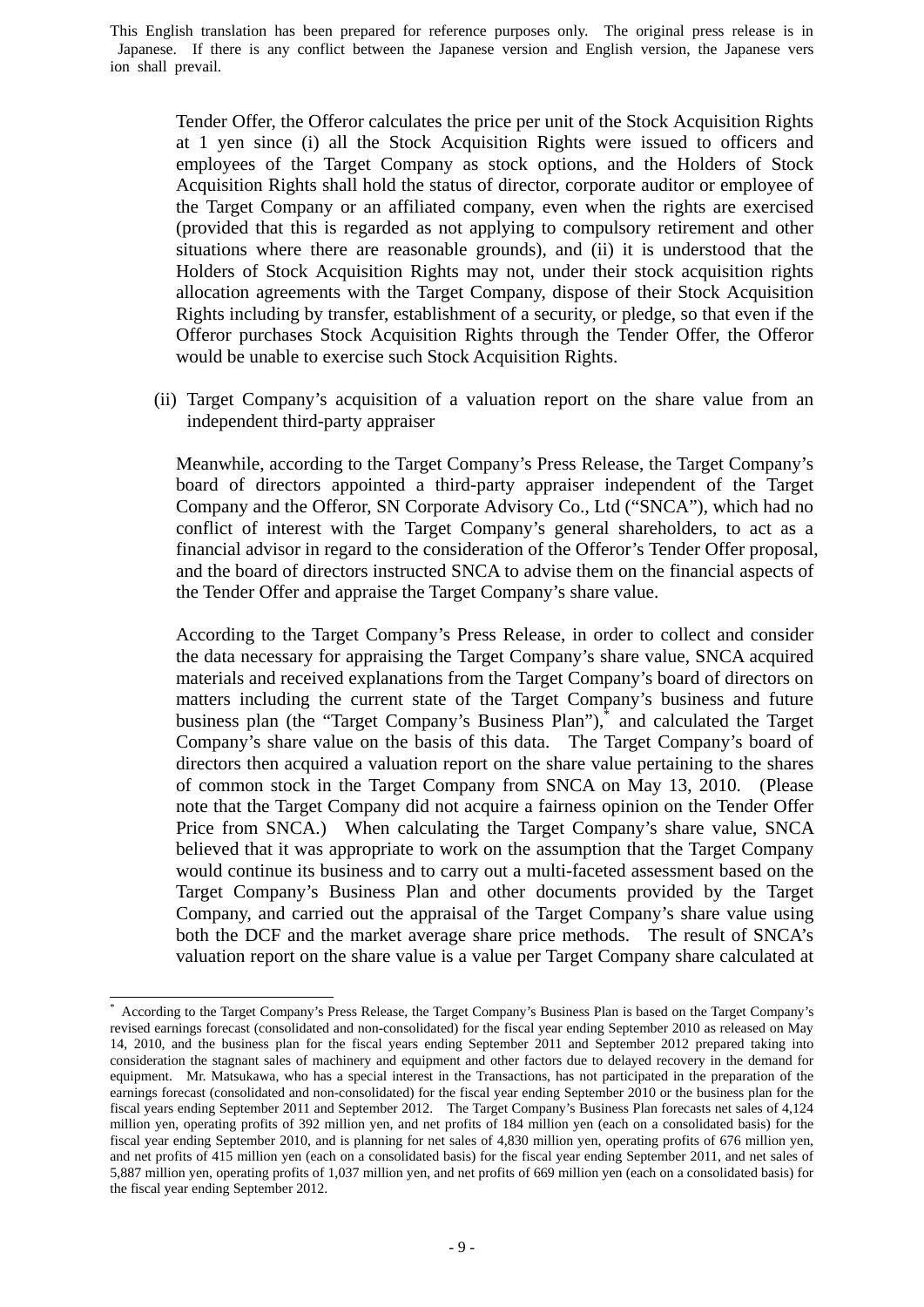1,286 yen to 1,451 yen under the DCF method, and 917 yen to 970 yen under the market average share price method. (Please note that under the market average share price method, the range of values per share was appraised based on the volume weighted average price for the Target Company common stock over one, three and six months on JASDAQ (917 yen, 936 yen, and 970 yen respectively) with May 12, 2010 as the reference date.) (As the Osaka Securities Exchange Co., Ltd. absorbed the Jasdaq Securities Exchange, Inc. on April 1, 2010, for the period until the end of March 2010, the Offeror has referred to movements in the market price of the Target Company's common stock on the Jasdaq Securities Exchange, Inc. as movements in the market price of the Target Company's common stock on JASDAQ. The same applies hereafter with respect to any reference to the market value of common stock of the Target Company.)

According to the Target Company's Press Release, considering (i) the results of the special committee's multiple consultations with the Offeror conducted through the Target Company's board of directors, receiving information from the Target Company's board of directors regarding the Tender Offer Price and similar matters pertaining to the Tender Offer and (ii) the details of the report from the special committee, and with reference to the results of the appraisal contained in SNCA's valuation report on the share value of the Target Company's common stock and explanations of those valuation report results, the Target Company's board of directors determined that the Tender Offer Price and other various terms of the Tender Offer presented by the Offeror are appropriate as a result of careful consultations and consideration from the perspective of the Target Company's financial situation, the business environment, and fairness to the shareholders, as the Tender Offer will constitute an opportunity for all Target Company shareholders to sell their shares of common stock in the Target Company at a reasonable price.

On the other hand, according to the Target Company's Press Release, in relation to the Stock Acquisition Rights, given that they were issued as stock options to officers and employees of the Target Company, and that the offer price has been set at 1 yen, the Target Company's board of directors determined to leave the decision to apply for the Tender Offer up to the judgment of the Holders of Stock Acquisition Rights.

### (iii) Establishment of an independent special committee

According to the Target Company's Press Release, on April 5, 2010, the Target Company's board of directors resolved to establish a special committee, independent of the Target Company and the Offeror, comprised of three persons who had no conflict of interest with the Target Company's general shareholders in order to ensure the fairness of the Tender Offer and enhance the transparency and objectivity of the Transactions, and to commission such special committee to provide an opinion to the Target Company's board of directors as to the reasonableness of the Target Company's board of directors approval of the Tender Offer and the appropriateness of the Tender Offer Price, in order to ensure the appropriateness of the Tender Offer Price and the fairness of the board's decision-making process from the perspective of protecting the interests of minority shareholders when the Target Company's board of directors expresses its view on the Tender Offer. The Target Company appointed the following three persons as members of the special committee: Hiroichi Uekusa,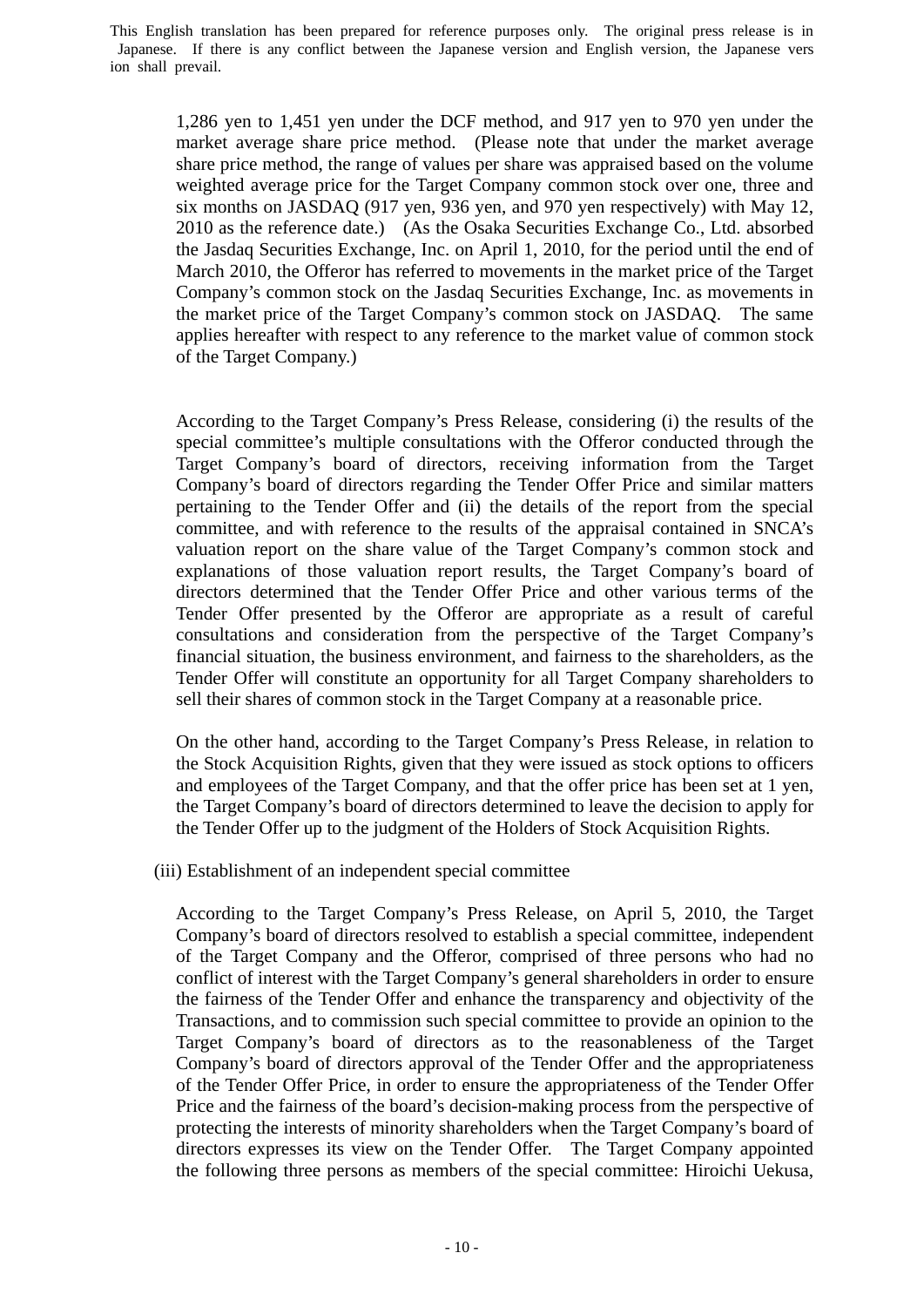(chairperson; attorney at Minato-Kyowa Law Office), Taizo Ota (attorney and patent attorney at Marunouchi Sogo Law Office), and Yoshinori Takeuchi (the Target Company's outside corporate auditor).

According to the Target Company's Press Release, on April 9, 2010, the special committee began considering the reasonableness of the Target Company's board of directors approving the Tender Offer and the appropriateness of the Tender Offer Price. Upon considering such reasonableness, the special committee appointed Tokyo Aoyama Aoki Koma Law Office as legal advisor and SNCA as financial advisor, and recommended those advisors to act as the Target Company's legal and financial advisors to the Target Company's board of directors. The special committee met on five occasions, received reports and legal advice from Tokyo Aoyama Aoki Koma Law Office on the Tender Offer, the Offeror and on measures the Target Company's board of directors has put in place to avoid conflicts of interest, acquired and scrutinized relevant materials relating to the Transactions from the Target Company and the Offeror, and questioned the Offeror and Mr. Matsukawa. The special committee also carefully consulted with the Offeror as necessary, through the Target Company's board of directors, regarding the Tender Offer Price and deliberated on the above matters of inquiry, having received explanations from and questioned SNCA in relation to the details and results of the appraisal of the Target Company's share value. After careful consideration of the matters for inquiry based on the results of these steps, on May 13, 2010, the special committee unanimously resolved to report their view to the Target Company's board of directors that the Tender Offer would contribute to enhancing the Target Company's corporate value, and would constitute an opportunity for all Target Company shareholders to sell their shares of common stock of the Target Company at a reasonable price, that the Tender Offer Price was appropriate, and also that it would be reasonable for the Target Company's board of directors to express an opinion supporting the Tender Offer, and provided a report detailing such views to the board of directors meeting held on May 14, 2010. On the other hand, the special committee reported that, because the Stock Acquisition Rights were issued to officers and employees of the Target Company as stock options and the offer price has been set at 1 yen, the special committee did not express an opinion regarding whether or not the Target Company's board of directors should advise the Holders of Stock Acquisition Rights to tender their Stock Acquisition Rights.

(iv) Target Company's advice from independent legal advisors

According to the Target Company's Press Release, in order to further ensure the fairness of the Transactions proposed by CAS Capital and to further enhance the transparency and objectivity of the Transactions, the Target Company's board of directors appointed Tokyo Aoyama Aoki Koma Law Office as legal advisor independent of the Target Company and the Offeror and with no conflict of interest with the general interests of the Target Company's shareholders. The legal advisor acquired information necessary to give that legal advice, by questioning the Offeror, Mr. Matsukawa and directors of the Target Company about the Transactions and scrutinizing materials obtained from the Target Company and the Offeror as needed, and gave, in consultation with the special committee, legal advice to the Target Company's board of directors. The Target Company's board of directors was advised by the legal advisor on legal issues including the decision-making processes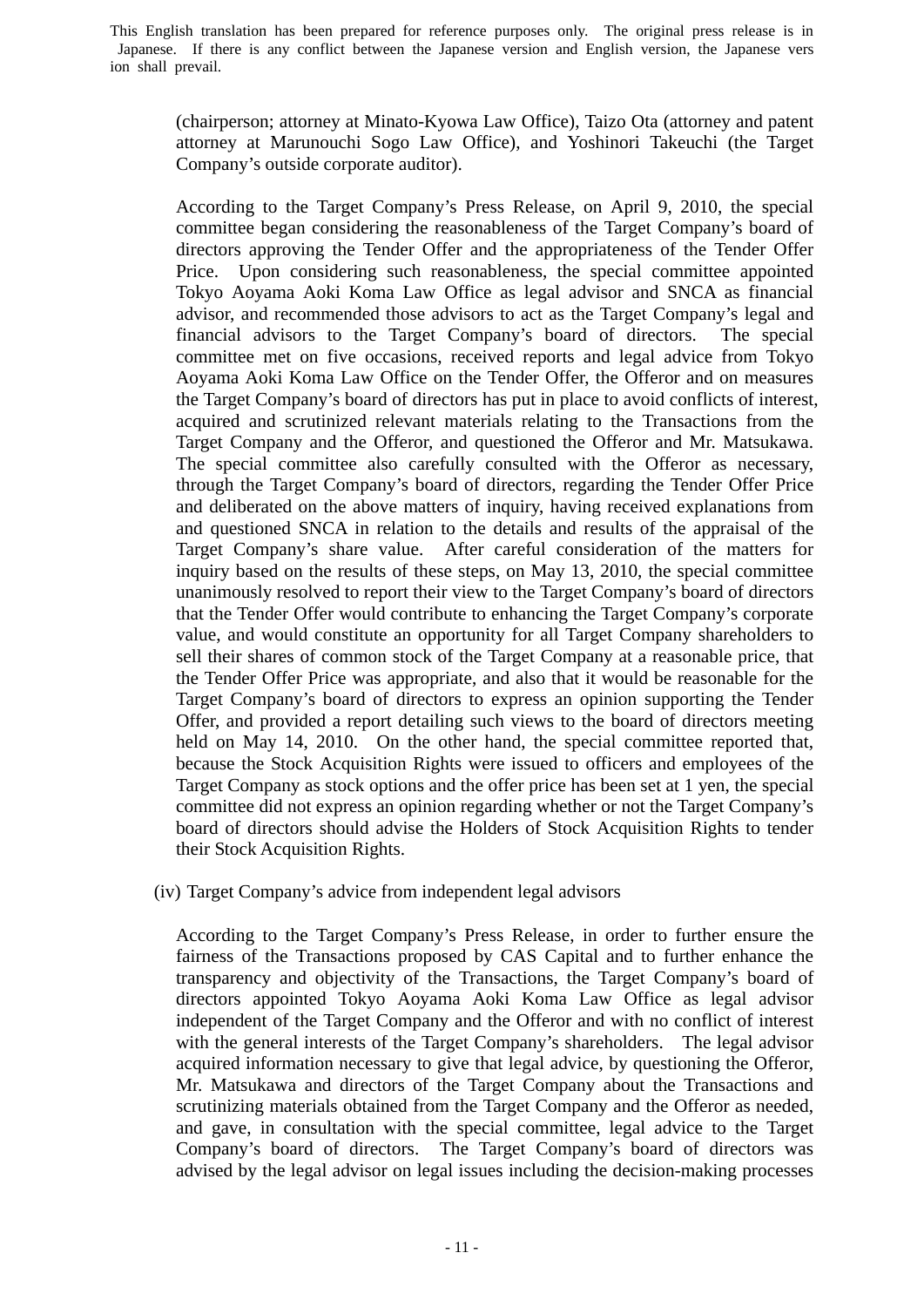and methods relating to the Tender Offer and gave careful consideration to various terms, including the terms pursuant to which the Target Company would accept the Transactions proposed by CAS Capital, the concrete terms of the Tender Offer, and the terms on procedural matters and the timing of the implementation.

(v) Approval of disinterested Target Company directors and all corporate auditors

According to the Target Company's Press Release, the Target Company's board of directors received a report from the special committee to the effect that the Tender Offer Price was appropriate and that it was reasonable for the Target Company's board of directors to express support for the Tender Offer. As a result of careful consultations and consideration of the Tender Offer Price and other various terms of the Transactions on the basis of the valuation report on the share value acquired on May 13, 2010 from SNCA, the third-party appraiser, the board of directors, at its meeting held on May 14, 2010, determined that the Tender Offer contributes to the enhancement of the corporate value of the Target Company and, in turn, the common interests of the shareholders, respecting the details of the above report by the special committee, and resolved to express support for the Tender Offer, and to recommend that Target Company shareholders tender their shares in the Tender Offer. On the other hand, according to the Target Company's Press Release, since the Stock Acquisition Rights were issued as stock options to officers and employees of the Target Company, and the offer price has been set at 1 yen, the Target Company's board of directors resolved to leave the decision of whether or not to tender the Stock Acquisition Rights in the Tender Offer up to the judgment of the individual Holders of Stock Acquisition Rights.

Please note that, according to the Target Company's Press Release, considering that as detailed in *(3) Agreements concerning the Tender Offer* above*,* Mr. Matsukawa executed an agreement with CCF5 and the Offeror to the effect that Mr. Matsukawa will (i) tender all the shares of common stock he holds in the Target Company in the Tender Offer, (ii) invest in the Offeror after the Tender Offer, (iii) cooperate with the Merger procedures regarding the Target Company, and (iv) perform his duties as the representative director of the Target Company even after the Tender Offer, Mr. Matsukawa had a special interest in the Transactions, and he did not participate in the deliberations or voting at the Target Company's board of directors meetings concerning the Transactions held on April 5, and May 14, 2010, and further, Mr. Matsukawa has not taken part in the consultations and negotiations with the Offeror on behalf of the Target Company. On the other hand, according to the Target Company's Press Release, all of the Target Company's directors other than Mr. Matsukawa, who has a special interest, took part in the relevant deliberations and voting, and the resolution was unanimously approved by the directors who voted. (Please note that Mr. Ichiro Furuse, a director of the Target Company, took part in the deliberations and voting at the board of directors' meeting on May 14, 2010 by telephone conference.) Further, according to the Target Company's Press Release, since the Target Company's outside corporate auditor, Mr. Nobuyuki Hirose also serves as CAS Capital's corporate auditor, although Mr. Hirose attended the Target Company's board of directors meeting relating to the composition of the special committee held on April 5, 2010, Mr. Hirose did not take part in the deliberations or voting on the Transactions at the Target Company's board of directors meeting concerning the Transactions held on May 14, 2010 and has not taken part in the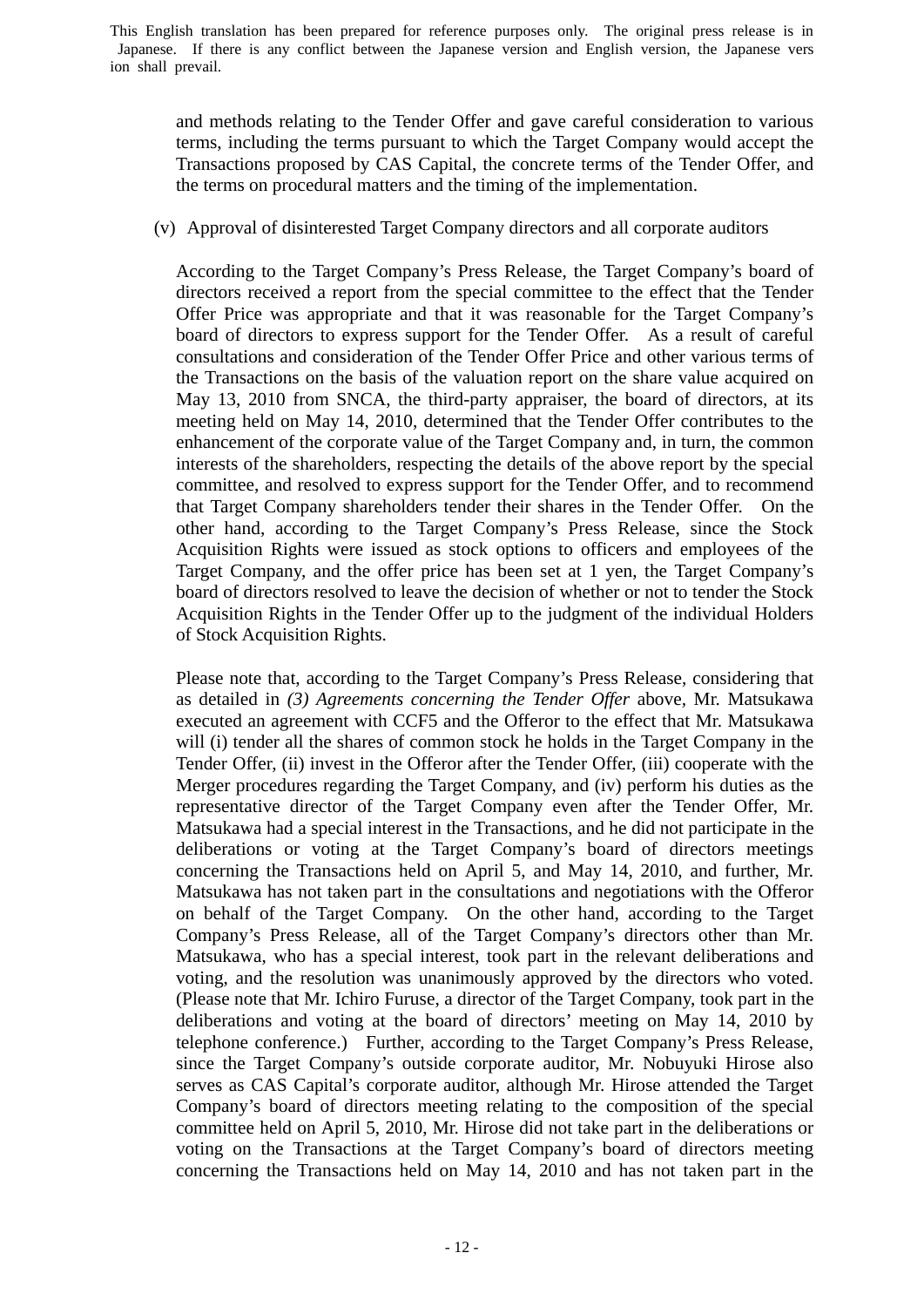consultations or negotiations with the Offeror on behalf of the Target Company. On the other hand, according to the Target Company's Press Release, all the corporate auditors other than Mr. Hirose took part in the deliberations and all corporate auditors who took part in the deliberations expressed the opinion that they had no objection to the Target Company's board of directors expressing an opinion approving the Tender Offer.

Please note that, according to the Target Company's Press Release, Mr. Kawamura, representative director of the Offeror and CAS Capital, resigned from his position as the Target Company's substitute corporate auditor on May 14, 2010.

Further, according to the Target Company's May 14, 2010 press release titled *Announcement Regarding Revised Dividends from Surplus for Fiscal Year Ending September 2010*, at the board of directors meeting held on May 14, 2010, the Target Company resolved not to distribute dividends for the fiscal year ending September 2010 and revised the forecast dividends for the same term on the condition that the Tender Offer is successfully effected.

(vi) Tender Offer Period set at 31 business days

While the minimum tender offer period stipulated by law (the "Tender Offer Period") is 20 business days, the Offeror has set the Tender Offer Period for the Tender Offer at 31 business days. Setting a comparatively long Tender Offer Period in this way ensures an appropriate opportunity for all Target Company shareholders to make a determination about the Tender Offer, while ensuring an opportunity for counter offers and the like by parties other than the Offeror, as a means to guarantee the appropriateness of the Tender Offer Price. Please note that there is no agreement whatsoever between the Target Company and the Offeror, CAS Capital Group, or Mr. Matsukawa that would prohibit the Target Company from having contact with a party who might become a counter offeror.

(5) Policy on organizational restructuring, etc. after the Tender Offer (regarding the 'Two-Step Acquisition' process)

In the event that the Tender Offer is successful and the Offeror purchases the Target Company shares, etc., the Offeror intends to carry out an organizational restructuring and to deliver cash consideration in exchange for the shares in the Target Company held by each shareholder to all shareholders who did not participate in the Tender Offer.

Specifically, after the Tender Offer is successfully completed, the Offeror intends to conduct an absorption-type merger to absorb the Target Company by sometime in late September 2010, whereby the Offeror will be the surviving company and the Target Company will be dissolved, and to deliver cash to all shareholders in the dissolved Target Company (excluding the Offeror and the Target Company) as consideration for their shares in the Target Company. The amounts to be delivered are expected to be calculated by multiplying the Tender Offer Price for shares of common stock under the Tender Offer by the number of shares of common stock in the Target Company each shareholder holds.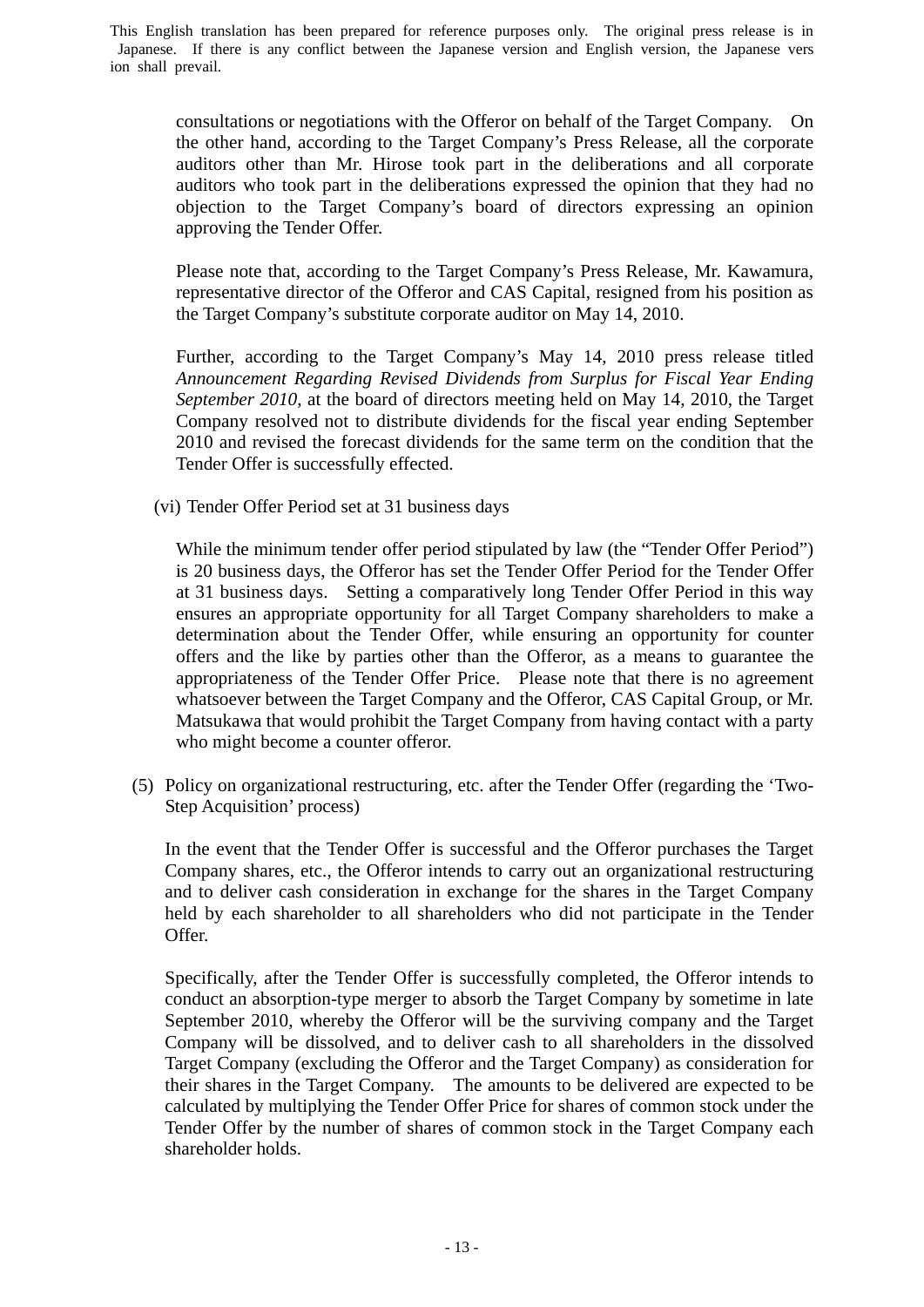With respect to the provisions under the Companies Act that are designed to protect minority shareholders in the Merger process, the Companies Act provides that shareholders may request the purchase of their shares in accordance with the provisions of Articles 785 and 786 of the Companies Act and other provisions of relevant laws and regulations. The purchase price or acquisition price per share used by this method will ultimately be determined by the courts.

While the Merger is scheduled to be carried out in the period after the Tender Offer is settled and by sometime in late September 2010, the Offeror and the Target Company may accomplish the same result as the Merger using a different method depending on various circumstances, including the Offeror's share ownership ratio after the Tender Offer, the ownership of shares in the Target Company by shareholders other than the Offeror, the details of the Target Company's finances, and the authorities' interpretation of the relevant laws and regulations. However, even in that case, the common stock of the Target Company is scheduled to be privatized by the eventual delivery of cash to the Target Company shareholders other than the Offeror, and further, in relation to the amounts to be delivered to the Target Company shareholders, the amounts are also expected to be calculated so as to be the same as the price reached by multiplying the Tender Offer Price for shares of common stock under the Tender Offer by the number of shares of common stock in the Target Company each shareholder holds. The Offeror will decide, in consultation with the Target Company, the actual procedures to be carried out in the above measures and will make such procedures public promptly after the decision.

If the Offeror fails to acquire all of the Target Company's Stock Acquisition Rights, despite the successful completion of the Tender Offer, the Offeror intends to request that the Target Company carry out any procedures necessary to extinguish the Stock Acquisition Rights.

Please note that the Tender Offer is not intended to solicit the exercise of voting rights of the Target Company shareholders who will be present at the general shareholders meeting that is expected to be convened pursuant to the procedures stated above. Further, it is each shareholder's own responsibility to confirm with tax experts regarding any tax treatment applying to the procedures above.

(6) Possibility of and reasons for delisting

As of May 14, 2010, the common shares in the Target Company are listed on JASDAQ. However, since the Offeror has not set a maximum limit on the number of share certificates, etc. to be purchased in the Tender Offer, the common shares in the Target Company may be delisted pursuant to the procedures prescribed by JASDAQ in accordance with JASDAQ's criteria for delisting stock, depending on the results of the Tender Offer. In addition, even if the shares in the Target Company do not fall under the criteria at the time the Tender Offer is effected, as described above in *(5) Policy on organizational restructuring, etc. after the Tender Offer (regarding the 'Two-Step Acquisition' process)*, the Offeror plans to execute an absorption-type merger for cash consideration, with the Offeror as the surviving entity and the Target Company as the absorbed entity, in which case the shares of common stock in the Target Company will still be expected to be delisted pursuant to JASDAQ procedures.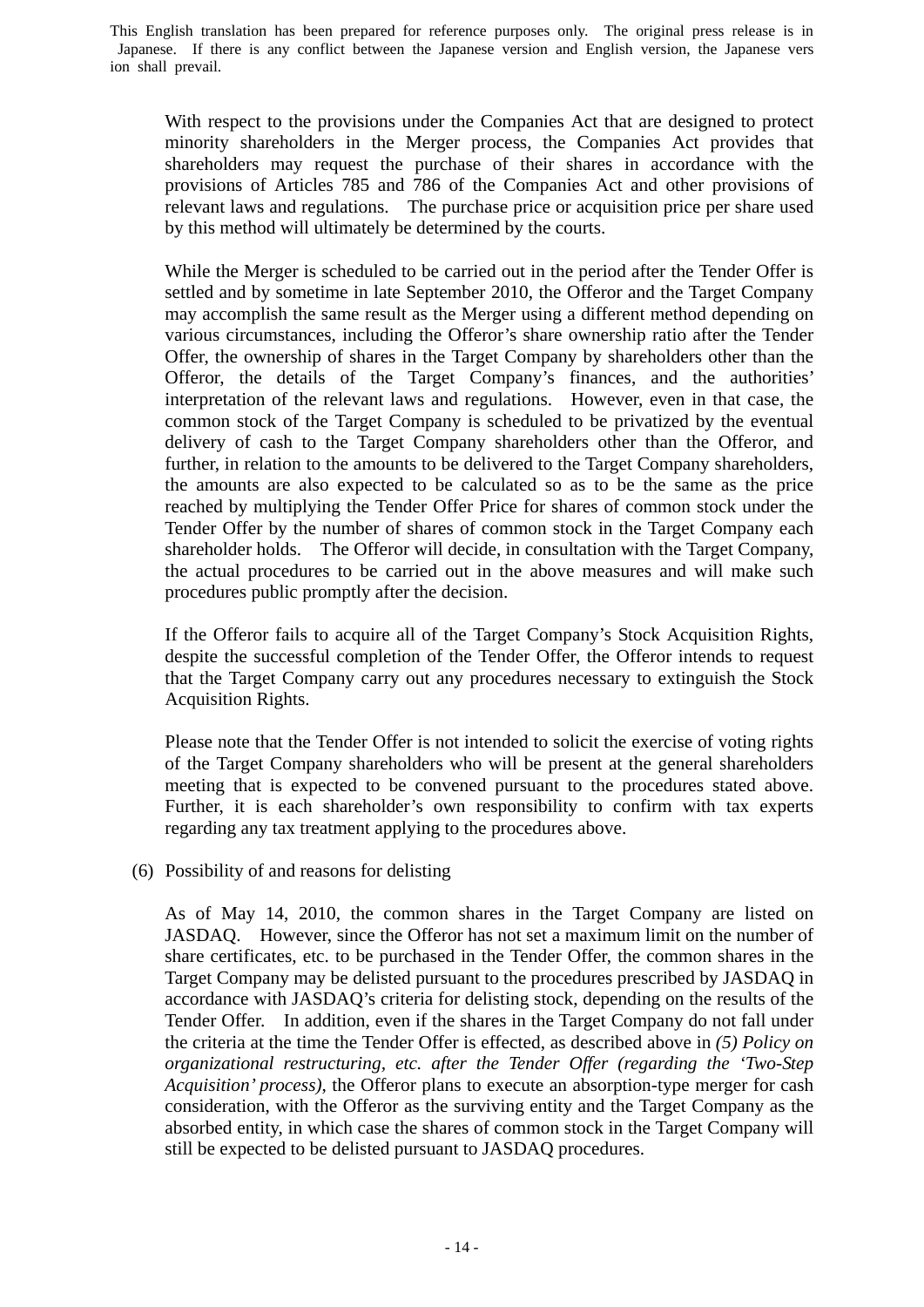# **2. Description of the Tender Offer, etc.**

(1) Description of the Target Company

| (i)    | Name                       | <b>MARKTEC Corporation</b>                                        |  |  |  |  |
|--------|----------------------------|-------------------------------------------------------------------|--|--|--|--|
| (ii)   | Address                    | 17-35, Omori Nishi 4-chome, Ota-ku, Tokyo                         |  |  |  |  |
| (iii)  | Name and Title of          | President and Representative Director Mr. Hideyuki                |  |  |  |  |
|        | Representative             | Matsukawa                                                         |  |  |  |  |
|        | Description of             | Manufacturing and sales of non-destructive inspection equipment   |  |  |  |  |
| (iv)   | <b>Business</b>            | and marking equipment                                             |  |  |  |  |
| (v)    | <b>Amount of Capital</b>   | JPY 1,503,202,000 (as of March 31, 2010)                          |  |  |  |  |
| (vi)   | Date of                    | March 9, 1955                                                     |  |  |  |  |
|        | Incorporation              |                                                                   |  |  |  |  |
|        |                            | 19.70%<br>Hideyuki Matsukawa                                      |  |  |  |  |
|        |                            | The SFP Value Realization Master Fund Ltd.                        |  |  |  |  |
|        |                            | (Standing Agent: Credit Suisse Securities (Japan)<br>Limited)     |  |  |  |  |
|        |                            | 10.09%                                                            |  |  |  |  |
|        | <b>Major Shareholders</b>  | 4.03%<br>Neturen Co., Ltd.                                        |  |  |  |  |
|        | and Their                  | <b>G.A.S (CAYMAN) LIMITED</b>                                     |  |  |  |  |
|        | <b>Shareholding Ratios</b> | (Standing Agent: Credit Suisse Securities (Japan) Limited)3.82%   |  |  |  |  |
| (vii)  | (as of March 31,           | <b>MARKTEC Corporation's Employees Stock Option Plan</b>          |  |  |  |  |
|        | 2010)                      | 2.94%                                                             |  |  |  |  |
|        |                            | 2.01%<br>Teraoka Seisakusho Co., Ltd.                             |  |  |  |  |
|        |                            | J.P.Morgan Clearing Corp -Sec                                     |  |  |  |  |
|        |                            | (Standing Agent: Citibank Japan Ltd.)<br>1.99%                    |  |  |  |  |
|        |                            | Masaaki Ichikawa<br>1.78%                                         |  |  |  |  |
|        |                            | Wahei Takeda<br>1.61%                                             |  |  |  |  |
|        |                            | OKASAN HOLDINGS INC.<br>1.37%                                     |  |  |  |  |
| (viii) |                            | Relationship between the Offeror and the Target Company           |  |  |  |  |
|        |                            | There is no capital relationship between the Offeror and the      |  |  |  |  |
|        |                            | Target Company that should be disclosed.<br>Mr. Hirose, a         |  |  |  |  |
|        | Capital Relationship       | corporate auditor of CAS Capital, holds 10,796 common shares      |  |  |  |  |
|        |                            | in the Target Company as of May 14, 2010 (the shareholding        |  |  |  |  |
|        |                            | ratio to all issued shares in the Target Company as of March 31,  |  |  |  |  |
|        |                            | 2010 is 0.22%).                                                   |  |  |  |  |
|        |                            | Mr. Haruo Kawamura, representative director of the Offeror and    |  |  |  |  |
|        |                            | CAS Capital, also served as a corporate auditor of the Target     |  |  |  |  |
|        |                            | Company as of September 30, 2009. However, he resigned            |  |  |  |  |
|        |                            | from the office of corporate auditor at the close of the ordinary |  |  |  |  |
|        |                            | general shareholders meeting of the Target Company that was       |  |  |  |  |
|        | Personnel                  | convened on December 22, 2009. He was also appointed in the       |  |  |  |  |
|        | Relationship               | same general shareholders meeting as a substitute corporate       |  |  |  |  |
|        |                            | auditor of the Target Company, but resigned from such post as of  |  |  |  |  |
|        |                            | May 14, 2010. In addition, Mr. Hirose, a corporate auditor of     |  |  |  |  |
|        |                            | CAS Capital, also serves as the corporate auditor of the Target   |  |  |  |  |
|        |                            | Company.                                                          |  |  |  |  |
|        |                            | There are no transactions between the Offeror and the Target      |  |  |  |  |
|        | Transaction                | Company that should be disclosed. In addition, there are no       |  |  |  |  |
|        | Relationship               | transactions that should be specifically disclosed between        |  |  |  |  |
|        |                            | persons or companies related to the Offeror, on one part, and     |  |  |  |  |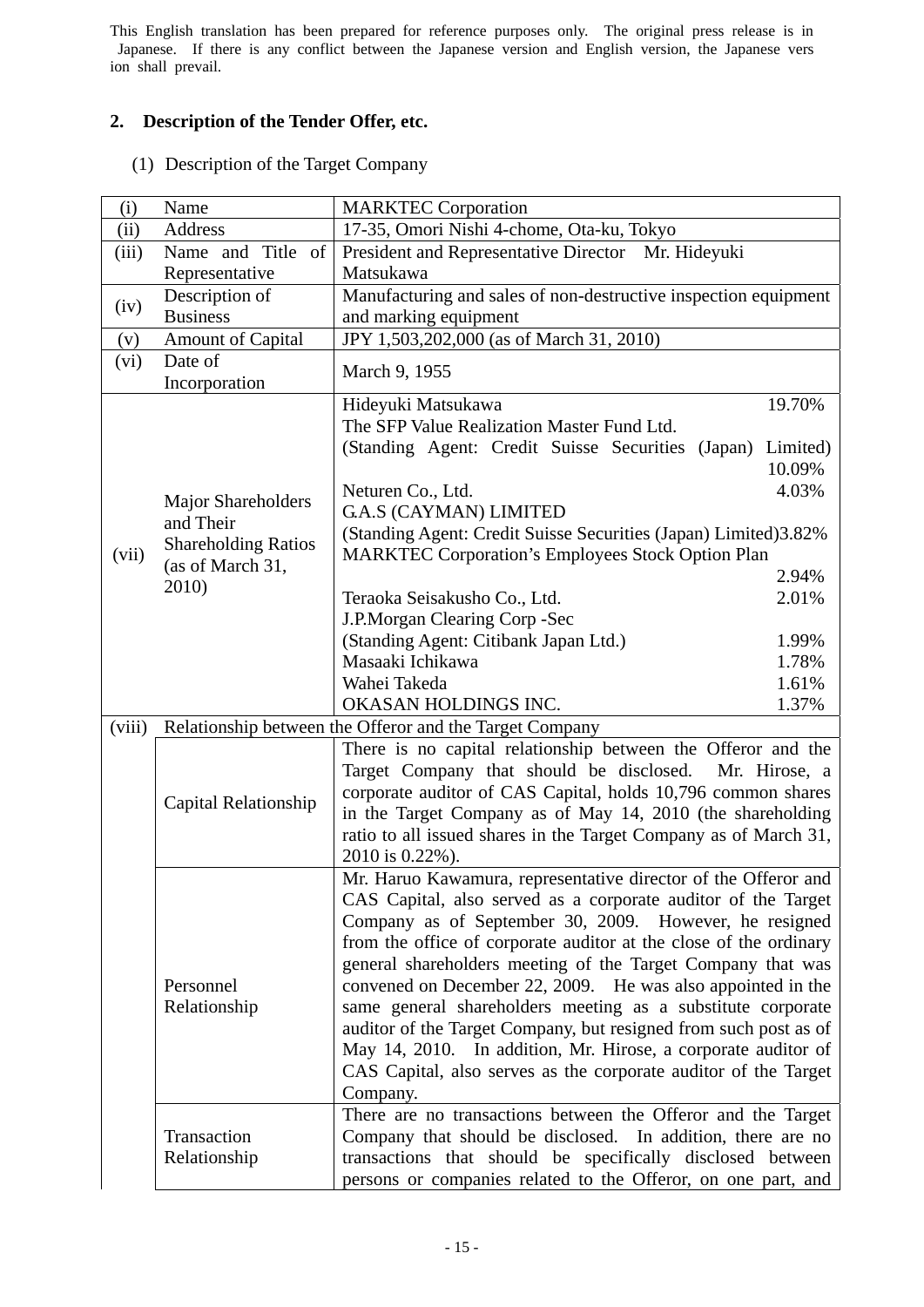|                     | persons or companies related to the Target Company, on the<br>other. |
|---------------------|----------------------------------------------------------------------|
| Status as a Related | The Target Company is not a related party of the Offeror. In         |
| Party               | addition, no person or company related to the Target Company is      |
|                     | a related party of the Offeror.                                      |

Note: In the above table, the entry in "(vii) Major Shareholders and Their Shareholding Ratios" was prepared based on the second quarterly report for the 56th Term submitted by the Target Company on May 14, 2010.

- (2) Tender offer period
	- (i) Tender offer period as of the time of filing of the Tender Offer Registration Statement

From May 17, 2010 (Monday) through June 28, 2010 (Monday) (31 Business Days)

(ii) Possibility of extension of the tender offer period based on the request of the Target Company

N/A

- (3) Price of tender offer, etc.
	- (i) Common shares: 1,400 yen per share
	- (ii) Stock Acquisition Rights: 1 yen per unit of the stock acquisition rights
- (4) Reasons for calculation of the price of the Tender Offer
	- (i) Basis of Calculation
		- i. Common Shares

The Offeror determined the Tender Offer Price based on movements in the market price of the Target Company's common stock on JASDAQ over a period of six months or so including the stock's recent movements, (as the Osaka Securities Exchange Co., Ltd. absorbed Jasdaq Securities Exchange, Inc. on April 1, 2010, any reference to movements in the market price of the Target Company's common stock through March 2010 refers to movements on JASDAQ Securities Exchange, Inc.), financial data released by the Target Company, the Target Company's expected future cash flow calculated by the Offeror, and the results of the due diligence investigation carried out by the Offeror, and comprehensively considered the level of premiums paid under other tender offers, past trading turnover in the shares of common stock of the Target Company by price, and other relevant data. As a result of that comprehensive review and based on the results of multiple consultations and negotiations with both Symphony, investment advisor to the Target Company's major shareholders the SFP related Funds, and the special committee established by the Target Company's board of directors, the Offeror decided on the Tender Offer Price of 1,400 yen. Communication with the special committee was conducted through Target Company Directors. Please note that the Offeror did not acquire an appraisal from a third party when calculating the Tender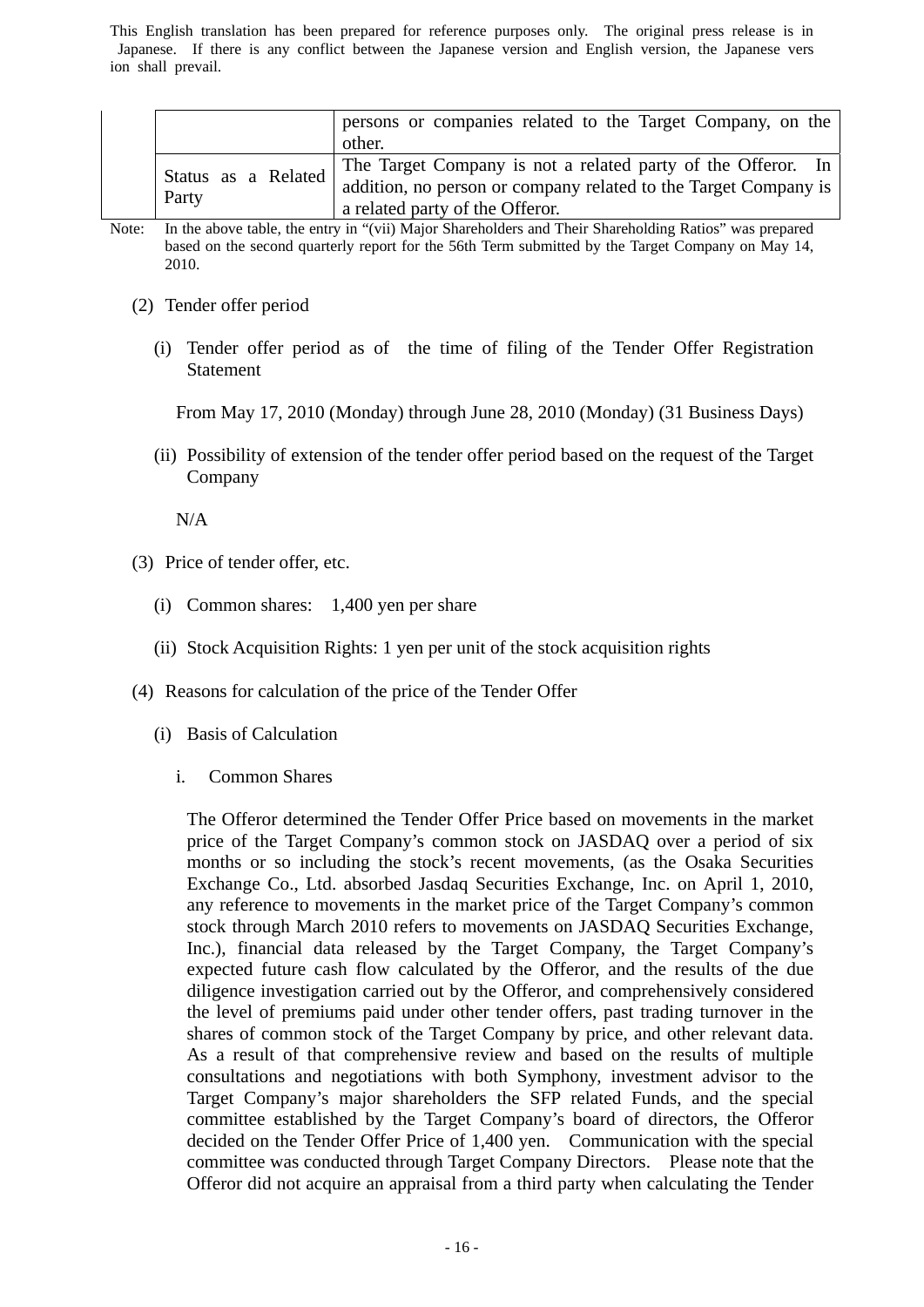### Offer Price.

The Tender Offer Price represents the following premiums: a premium of 52.2% (rounded to one decimal place) on 920 yen, which is the final closing price of the Target Company's common stock on JASDAQ on May 13, 2010; a premium of 52.3% (rounded to one decimal place) on 919 yen (rounded to the nearest yen), which is the simple average closing price for the month immediately preceding May 13, 2010; a premium of 48.5% (rounded to one decimal place) on 943 yen (rounded to the nearest yen), which is the simple average closing price for the past three months; and a premium of 42.6% (rounded to one decimal place) on 982 yen (rounded to the nearest yen), which is the simple average closing price for the past six months.

## ii. Stock Acquisition Rights

As Stock Acquisition Rights are also included in the Tender Offer, the Offeror calculates the price per unit of the Stock Acquisition Rights at 1 yen since (i) all the Stock Acquisition Rights were issued to officers and employees of the Target Company as stock options, and the Holders of Stock Acquisition Rights shall hold the status of director, corporate auditor or employee of the Target Company or an affiliated company, even when the rights are exercised (provided that this is regarded as not applying to compulsory retirement and other situations where there are reasonable grounds), and (ii) it is understood that the Holders of Stock Acquisition Rights may not, under their stock acquisition rights allocation agreements with the Target Company, dispose of their Stock Acquisition Rights including by transfer, establishment of a security, or pledge, so that even if the Offeror purchases Stock Acquisition Rights through the Tender Offer, the Offeror would be unable to exercise such Stock Acquisition Rights.

(ii) Calculation Process

(Process leading to the decision on the price of tender offer)

With the belief that it is necessary to privatize the common stock of the Target Company in order to allow the Target Company to be agile and flexible in its response to the essential issues that it is facing, since December 24, 2009, CAS Capital, along with Mr. Matsukawa, the president and representative director of the Target Company, has been considering the Target Company's business strategy and capital strategy from a medium- to long-term perspective. Based on this consideration, CAS Capital ultimately concluded in late March 2010 that a reasonable amount of time and funding will be required on the part of the Target Company in order to address the essential issues that it is facing, and because business performance could deteriorate in the short term as costs increase and cash flow worsens, it would be best to have an agile and flexible response to the essential issues after privatizing the common stock of the Target Company, and reached an agreement with Mr. Matsukawa to that effect.

Further, The Offeror determined the Tender Offer Price based on movements in the market price of the Target Company's common stock on JASDAQ over a period of six months or so including the stock's recent movements, financial data released by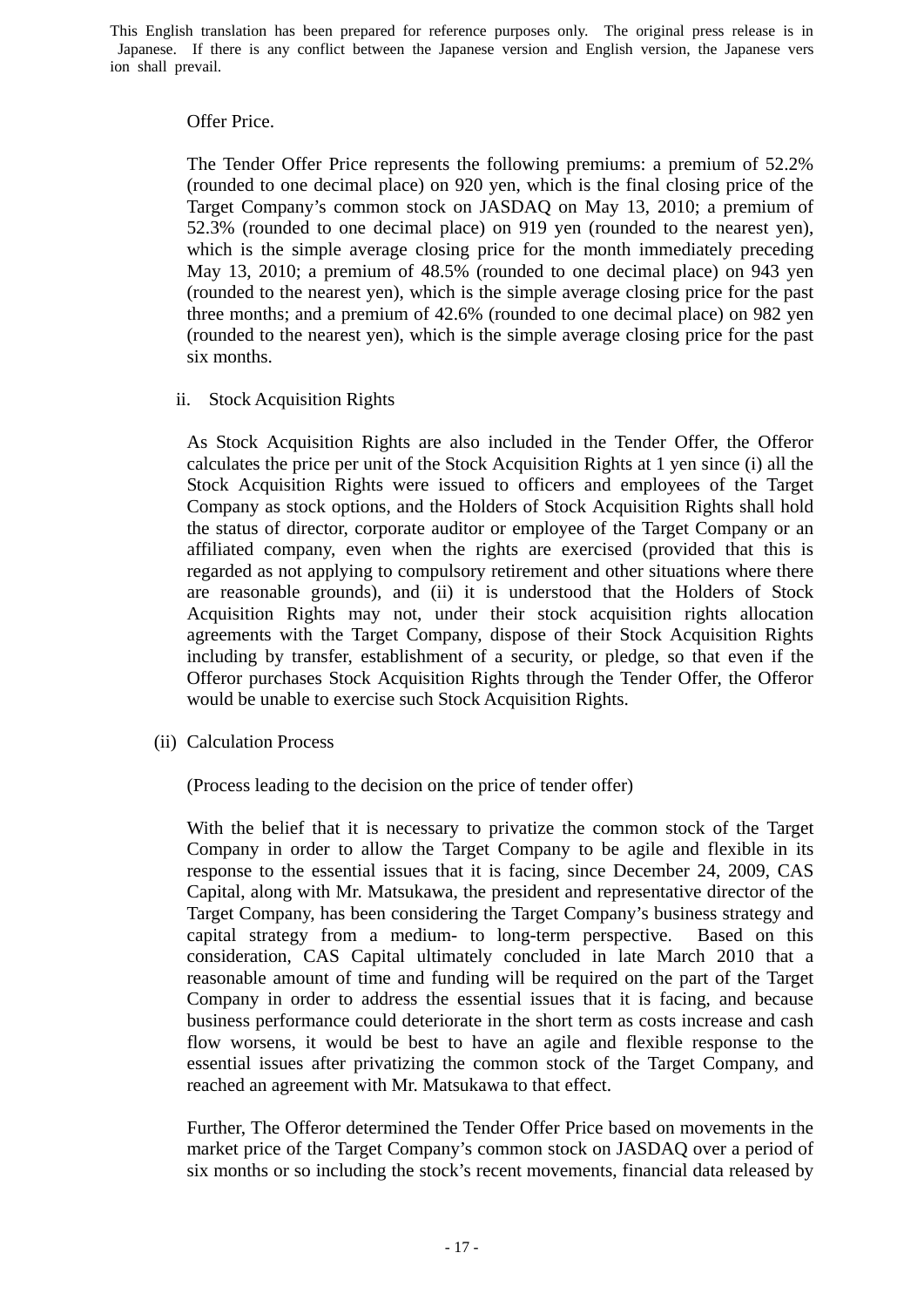> the Target Company, the Target Company's expected future cash flow calculated by the Offeror, and the results of the due diligence investigation carried out by the Offeror, and comprehensively considered the level of premiums paid under other tender offers, past trading turnover in the shares of common stock of the Target Company by price, and other relevant data. As a result of that comprehensive review and based on the results of multiple consultations and negotiations with both Symphony, investment advisor to the Target Company's major shareholders the SFP related Funds, and the special committee established by the Target Company's board of directors, the Offeror decided on the Tender Offer Price of 1,400 yen on May 14, 2010. Communication with the special committee was conducted through Target Company Directors. Please note that the Offeror did not acquire an appraisal from a third party when calculating the Tender Offer Price.

> With respect to the Stock Acquisition Rights, the purchase price per one unit of Stock Acquisition Rights was decided at 1 yen on May 14, 2010, based on the grounds set forth in section "*ii Stock Acquisition Rights*" under "*(i) Basis of Calculation*" above.

(Measures to ensure fairness of tender offer price)

The Offeror and the Target Company recognize that the Tender Offer is included in the Transactions for the purpose of an MBO and that there may be a fundamental conflict of interest, and has preliminary implemented measures such as the following to secure fairness of the Transactions, including the Tender Offer, from the perspective of ensuring fairness of the Tender Offer Price, eliminating arbitrariness in the decision-making process leading to the decision to implement the Tender Offer, and avoiding conflicts of interest. (Please note that that the statements below on the measures implemented by the Target Company are based on accounts given by the Target Company.)

i Target Company's acquisition of a valuation report on the share value from an independent third-party appraiser

According to the Target Company's Press Release, the Target Company's board of directors appointed a third-party appraiser independent of the Target Company and the Offeror, SNCA, which had no conflict of interest with the Target Company's general shareholders, to act as a financial advisor in regard to the consideration of the Offeror's Tender Offer proposal, and the board of directors instructed SNCA to advise them on the financial aspects of the Tender Offer and appraise the Target Company's share value.

According to the Target Company's Press Release, in order to collect and consider the data necessary for appraising the Target Company's share value, SNCA acquired materials and received explanations from the Target Company's board of directors on matters including the current state of the Target Company's business and Target Company's Business Plan, and calculated the Target Company's share value on the basis of this data. The Target Company's board of directors then acquired a valuation report on the share value pertaining to the shares of common stock in the Target Company from SNCA on May 13, 2010. (Please note that the Target Company did not acquire a fairness opinion on the Tender Offer Price from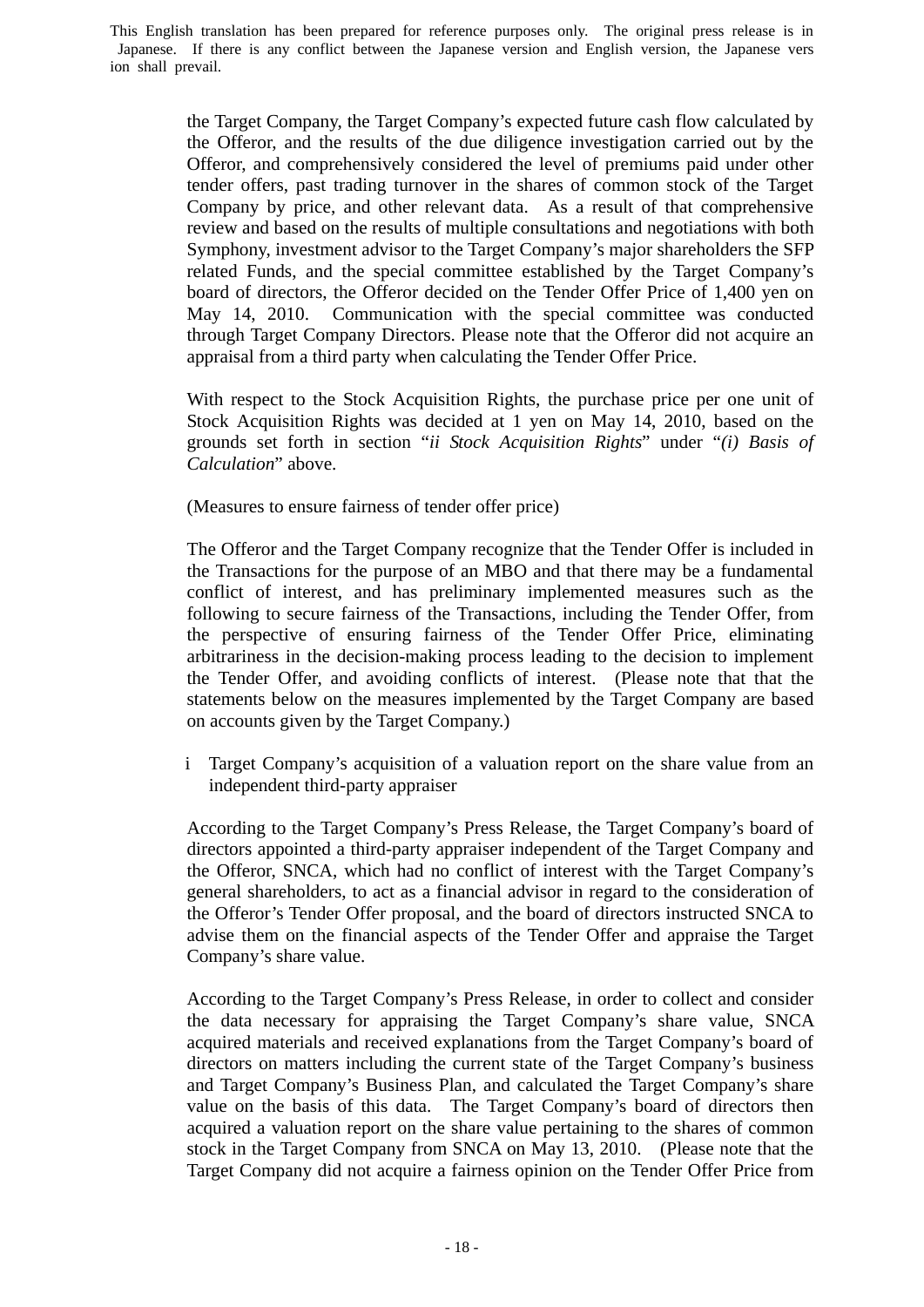> SNCA.) When calculating the Target Company's share value, SNCA believed that it was appropriate to work on the assumption that the Target Company would continue its business and to carry out a multi-faceted assessment based on the Target Company's Business Plan and other documents provided by the Target Company, and carried out the appraisal of the Target Company's share value using both the DCF and the market average share price methods. The result of SNCA's valuation report on the share value is a value per Target Company share calculated at 1,286 yen to 1,451 yen under the DCF method, and 917 yen to 970 yen under the market average share price method. (Please note that under the market share price method, the range of values per share was appraised based on the volume weighted average price for the Target Company common stock over one, three and six months on JASDAQ (917 yen, 936 yen, and 970 yen respectively) with May 12, 2010 as the reference date.) (As the Osaka Securities Exchange Co., Ltd. absorbed the Jasdaq Securities Exchange, Inc. on April 1, 2010, for the period until the end of March 2010, the Offeror has referred to movements in the market price of the Target Company's common stock on the Jasdaq Securities Exchange, Inc. as movements in the market price of the Target Company's common stock on JASDAQ. The same applies hereafter with respect to any reference to the market value of common stock of the Target Company.)

> According to the Target Company's Press Release, considering (i) the results of the special committee's multiple consultations with the Offeror conducted through the Target Company's board of directors, receiving information from the Target Company's board of directors regarding the Tender Offer Price and similar matters pertaining to the Tender Offer and (ii) the details of the report from the special committee, and with reference to the results of the appraisal contained in SNCA's valuation report on the share value of the Target Company's common stock and explanations of those valuation report results, the Target Company's board of directors determined that the Tender Offer Price and other various terms of the Tender Offer presented by the Offeror are appropriate as a result of careful consultations and consideration from the perspective of the Target Company's financial situation, the business environment, and fairness to the shareholders, as the Tender Offer will constitute an opportunity for all Target Company shareholders to sell their shares of common stock in the Target Company at a reasonable price.

> On the other hand, according to the Target Company's Press Release, in relation to the Stock Acquisition Rights, given that they were issued as stock options to officers and employees of the Target Company, and that the offer price has been set at 1 yen, the Target Company's board of directors determined to leave the decision to apply for the Tender Offer up to the judgment of the Holders of Stock Acquisition Rights.

ii Establishment of an independent special committee

According to the Target Company's Press Release, on April 5, 2010, the Target Company's board of directors resolved to establish a special committee, independent of the Target Company and the Offeror, comprised of three persons who had no conflict of interest with the Target Company's general shareholders in order to ensure the fairness of the Tender Offer and enhance the transparency and objectivity of the Transactions, and to commission such special committee to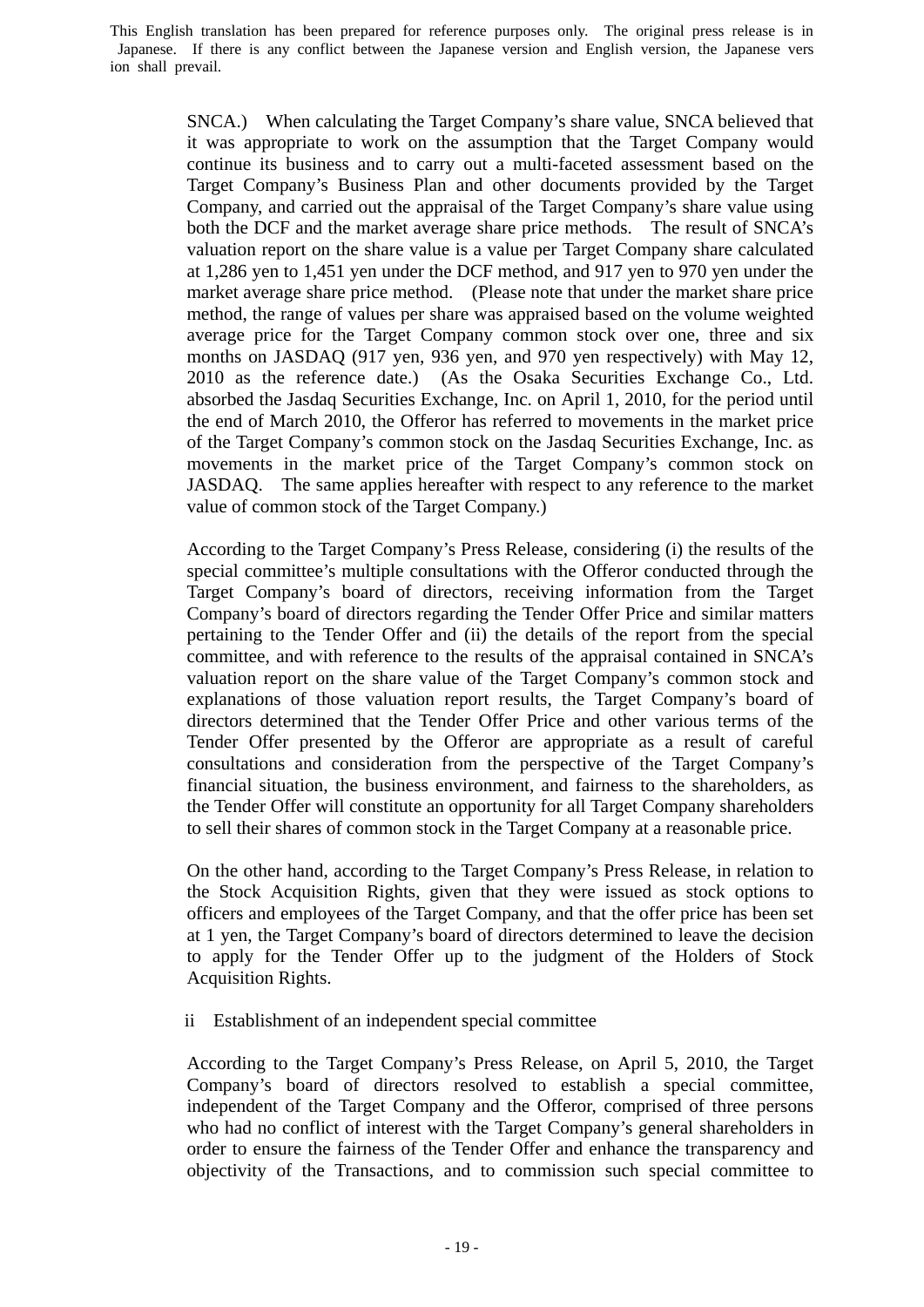> provide an opinion to the Target Company's board of directors as to the reasonableness of the Target Company's board of directors approval of the Tender Offer and the appropriateness of the Tender Offer Price, in order to ensure the appropriateness of the Tender Offer Price and the fairness of the board's decisionmaking process from the perspective of protecting the interests of minority shareholders when the Target Company's board of directors expresses its view on the Tender Offer. The Target Company appointed the following three persons as members of the special committee: Hiroichi Uekusa, (chairperson; attorney at Minato-Kyowa Law Office), Taizo Ota (attorney and patent attorney at Marunouchi Sogo Law Office), and Yoshinori Takeuchi (the Target Company's outside corporate auditor).

> According to the Target Company's Press Release, on April 9, 2010, the special committee began considering the reasonableness of the Target Company's board of directors approving the Tender Offer and the appropriateness of the Tender Offer Price. Upon considering such reasonableness, the special committee appointed Tokyo Aoyama Aoki Koma Law Office as legal advisor and SNCA as financial advisor, and recommended those advisors to act as the Target Company's legal and financial advisors to the Target Company's board of directors. The special committee met on five occasions, received reports and legal advice from Tokyo Aoyama Aoki Koma Law Office on the Tender Offer, the Offeror and on measures the Target Company's board of directors has put in place to avoid conflicts of interest, acquired and scrutinized relevant materials relating to the Transactions from the Target Company and the Offeror, and questioned the Offeror and Mr. Matsukawa. The special committee also carefully consulted with the Offeror as necessary, through the Target Company's board of directors, regarding the Tender Offer Price and deliberated on the above matters of inquiry, having received explanations from and questioned SNCA in relation to the details and results of the appraisal of the Target Company's share value. After careful consideration of the matters for inquiry based on the results of these steps, on May 13, 2010, the special committee unanimously resolved to report their view to the Target Company's board of directors that the Tender Offer would contribute to enhancing the Target Company's corporate value, and would constitute an opportunity for all Target Company shareholders to sell their shares of common stock of the Target Company at a reasonable price, that the Tender Offer Price was appropriate, and also that it would be reasonable for the Target Company's board of directors to express an opinion supporting the Tender Offer, and provided a report detailing such views to the board of directors meeting held on May 14, 2010. On the other hand, the special committee reported that, because the Stock Acquisition Rights were issued to officers and employees of the Target Company as stock options and the offer price has been set at 1 yen, the special committee did not express an opinion regarding whether or not the Target Company's board of directors should advise the Holders of Stock Acquisition Rights to tender their Stock Acquisition Rights.

iii Target Company's advice from independent legal advisors

According to the Target Company's Press Release, in order to further ensure the fairness of the Transactions proposed by CAS Capital and to further enhance the transparency and objectivity of the Transactions, the Target Company's board of directors appointed Tokyo Aoyama Aoki Koma Law Office as legal advisor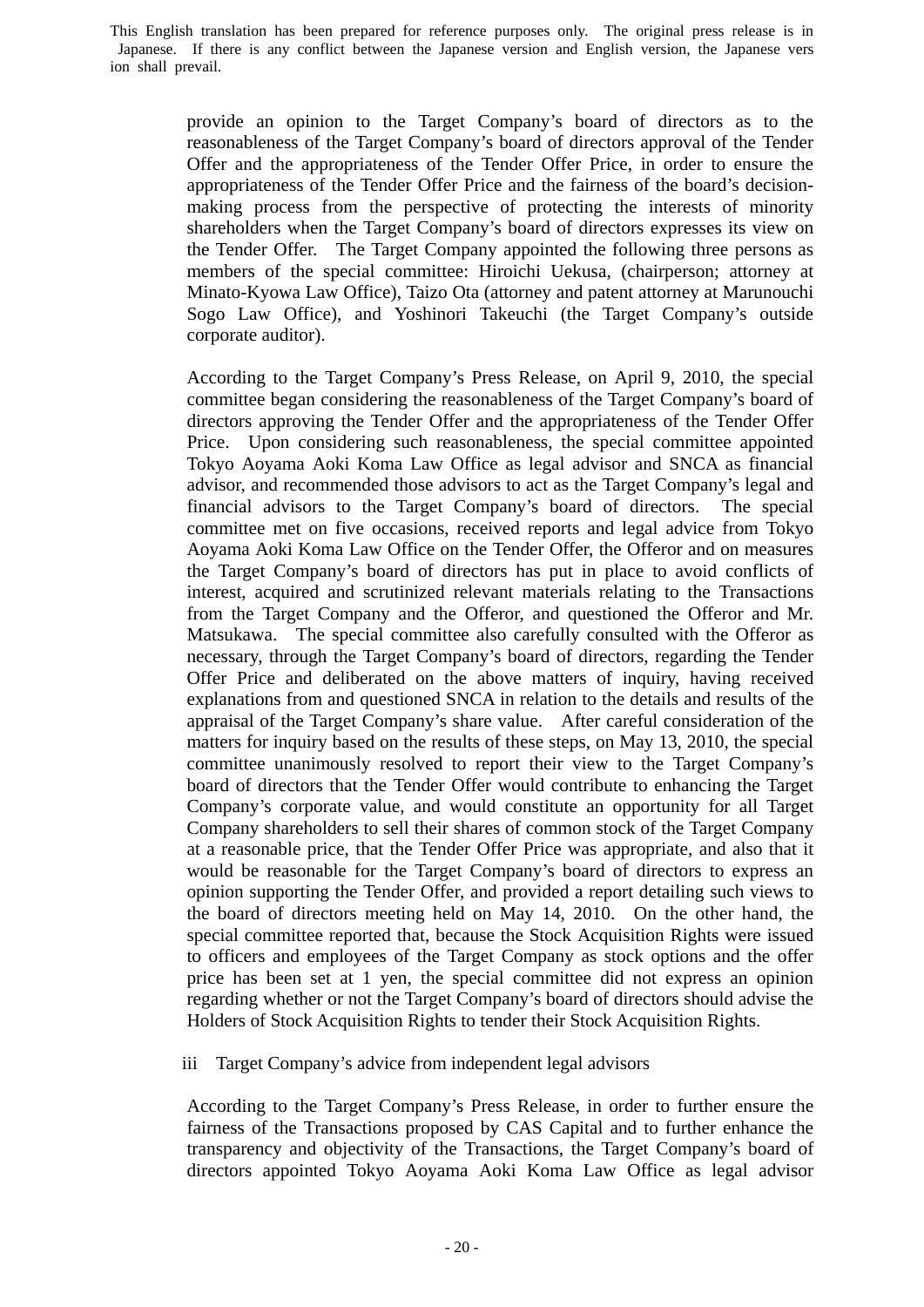> independent of the Target Company and the Offeror and with no conflict of interest with the general interests of the Target Company's shareholders. The legal advisor acquired information necessary to give that legal advice, by questioning the Offeror, Mr. Matsukawa and directors of the Target Company about the Transactions and scrutinizing materials obtained from the Target Company and the Offeror as needed, and gave, in consultation with the special committee, legal advice to the Target Company's board of directors. The Target Company's board of directors was advised by the legal advisor on legal issues including the decision-making processes and methods relating to the Tender Offer and gave careful consideration to various terms, including the terms pursuant to which the Target Company would accept the Transactions proposed by CAS Capital, the concrete terms of the Tender Offer, and the terms on procedural matters and the timing of the implementation.

iv Approval of disinterested Target Company directors and all corporate auditors

According to the Target Company's Press Release, the Target Company's board of directors received a report from the special committee to the effect that the Tender Offer Price was appropriate and that it was reasonable for the Target Company's board of directors to express support for the Tender Offer. As a result of careful consultations and consideration of the Tender Offer Price and other various terms of the Transactions on the basis of the valuation report on the share value acquired on May 13, 2010 from SNCA, the third-party appraiser, the board of directors, at its meeting held on May 14, 2010, determined that the Tender Offer contributes to the enhancement of the corporate value of the Target Company and, in turn, the common interests of the shareholders, respecting the details of the above report by the special committee, and resolved to express support for the Tender Offer, and to recommend that Target Company shareholders tender their shares in the Tender Offer. On the other hand, according to the Target Company's Press Release, since the Stock Acquisition Rights were issued as stock options to officers and employees of the Target Company, and the offer price has been set at 1 yen, the Target Company's board of directors resolved to leave the decision of whether or not to tender the Stock Acquisition Rights in the Tender Offer up to the judgment of the individual Holders of Stock Acquisition Rights.

Please note that, according to the Target Company's Press Release, considering that as detailed in *(3) Agreements concerning the Tender Offer* under *1. Purpose of Tender Offer, etc.* above, Mr. Matsukawa executed an agreement with CCF5 and the Offeror to the effect that Mr. Matsukawa will (i) tender all the shares of common stock he holds in the Target Company in the Tender Offer, (ii) invest in the Offeror after the Tender Offer, (iii) cooperate with the Merger procedures regarding the Target Company, and (iv) perform his duties as the representative director of the Target Company even after the Tender Offer, Mr. Matsukawa had a special interest in the Transactions, and he did not participate in the deliberations or voting at the Target Company's board of directors meetings concerning the Transactions held on April 5, and May 14, 2010, and further, Mr. Matsukawa has not taken part in the consultations and negotiations with the Offeror on behalf of the Target Company. On the other hand, according to the Target Company's Press Release, all of the Target Company's directors other than Mr. Matsukawa, who has a special interest, took part in the relevant deliberations and voting, and the resolution was unanimously approved by the directors who voted. (Please note that Mr. Ichiro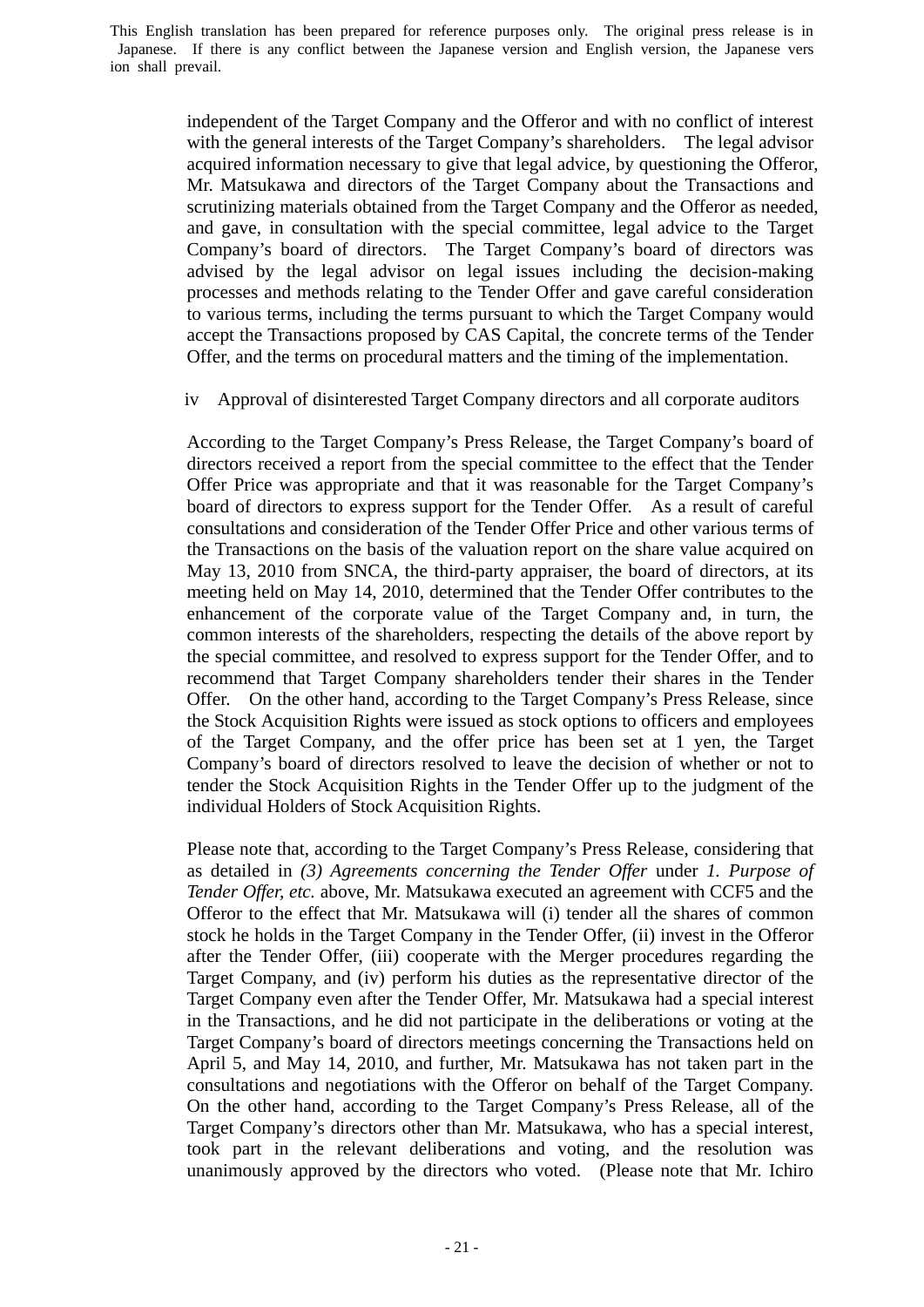> Furuse, a director of the Target Company, took part in the deliberations and voting at the board of directors' meeting on May 14, 2010 by telephone conference.) Further, according to the Target Company's Press Release, since the Target Company's outside corporate auditor, Mr. Nobuyuki Hirose also serves as CAS Capital's corporate auditor, although Mr. Hirose attended the Target Company's board of directors meeting relating to the composition of the special committee held on April 5, 2010, Mr. Hirose did not take part in the deliberations or voting on the Transactions at the Target Company's board of directors meeting concerning the Transactions held on May 14, 2010 and has not taken part in the consultations or negotiations with the Offeror on behalf of the Target Company. On the other hand, according to the Target Company's Press Release, all the corporate auditors other than Mr. Hirose took part in the deliberations and all corporate auditors who took part in the deliberations expressed the opinion that they had no objection to the Target Company's board of directors expressing an opinion approving the Tender Offer.

> Please note that, according to the Target Company's Press Release, Mr. Kawamura, representative director of the Offeror and CAS Capital, resigned from his position as the Target Company's substitute corporate auditor on May 14, 2010.

> Further, according to the Target Company's May 14, 2010 press release titled *Announcement Regarding Revised Dividends from Surplus for Fiscal Year Ending September 2010*, at the board of directors meeting held on May 14, 2010, the Target Company resolved not to distribute dividends for the fiscal year ending September 2010 and revised the forecast dividends for the same term on the condition that the Tender Offer is successfully effected.

v Tender Offer Period set at 31 business days

While the minimum tender offer period stipulated by law (the "Tender Offer Period") is 20 business days, the Offeror has set the Tender Offer Period for the Tender Offer at 31 business days. Setting a comparatively long Tender Offer Period in this way ensures an appropriate opportunity for all Target Company shareholders to make a determination about the Tender Offer, while ensuring an opportunity for counter offers and the like by parties other than the Offeror, as a means to guarantee the appropriateness of the Tender Offer Price. Please note that there is no agreement whatsoever between the Target Company and the Offeror, CAS Capital Group, or Mr. Matsukawa that would prohibit the Target Company from having contact with a party who might become a counter offeror.

(iii) Relationship with appraisers

N/A

(5) Number of share certificates, etc. to be purchased

| Number to be purchased in<br>terms of shares | Minimum number to be.<br>purchased in terms of shares | Maximum number to be<br>purchased in terms of shares |  |
|----------------------------------------------|-------------------------------------------------------|------------------------------------------------------|--|
|                                              |                                                       |                                                      |  |
| 4,480,052 (shares)                           | 2,881,568 (shares)                                    | - (shares)                                           |  |

Note 1: The number of shares to be purchased is 4,480,052 shares, representing the maximum number of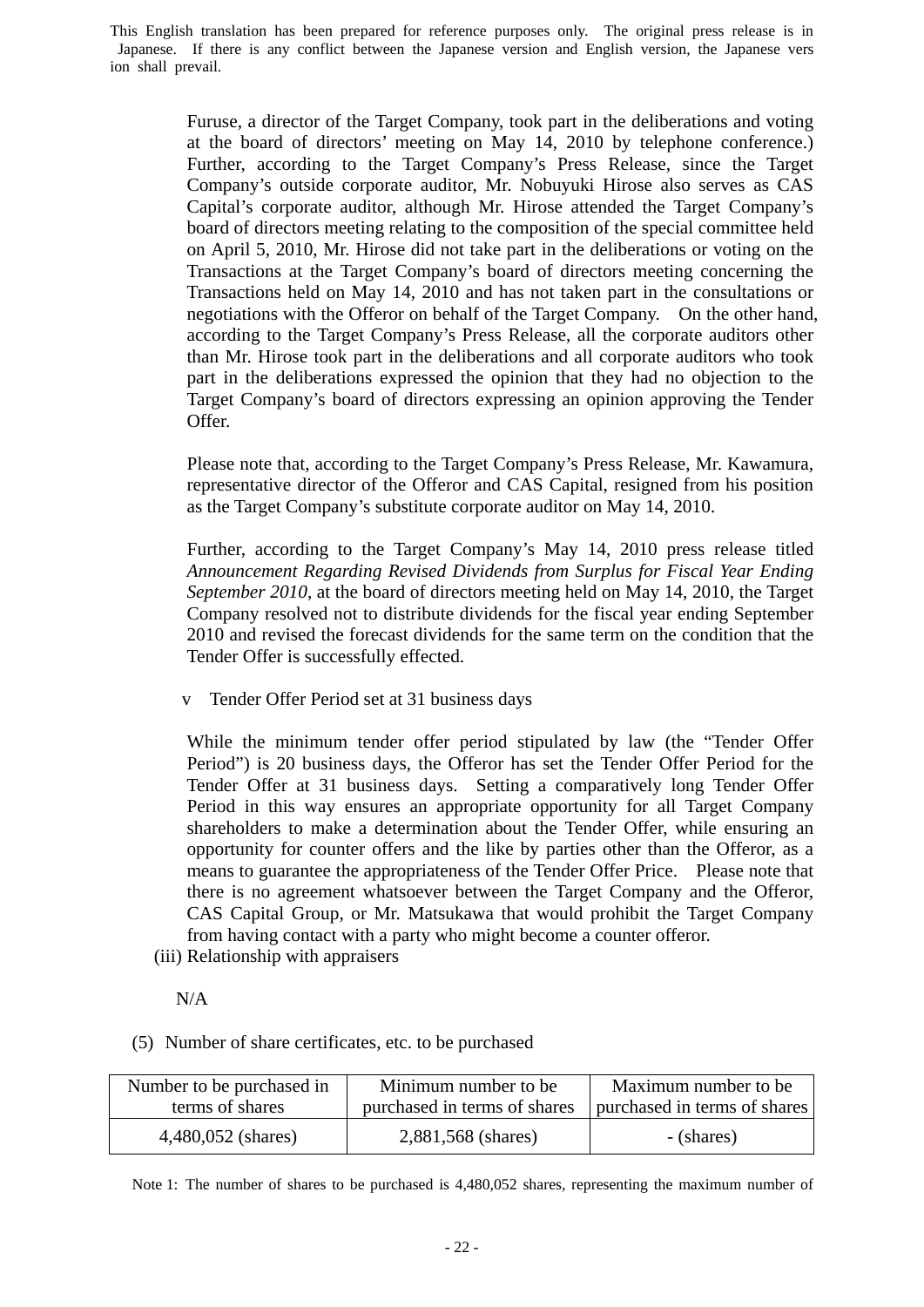> share certificates, etc. that the Offeror will acquire by way of the Tender Offer. This represents the total number of issued shares of the Target Company as of March 31, 2010 as set forth in the Target Company's second quarterly report for the 56th Term (submitted on May 14, 2010) (4,951,864 shares), plus the number of the Target Company's shares that are subject to the Stock Acquisition Rights as of March 31, 2010 as set forth in the Target Company's second quarterly report for the 56th Term (157,700 shares), less the number of the Target Company's treasury stocks as of March 31, 2010 that are not expected to be acquired through the Tender Offer as set forth in the Target Company's second quarterly report for the 56th Term (629,512 shares). However, since it is unlikely that the Stock Acquisition Rights will be exercised during the Tender Offer Period, in the absence of the arrival of the exercise period, the actual breakdown of the number of shares to be purchased is (i) 4,322,352 shares, representing the total number of issued shares of the Target Company as of March 31, 2010 as set forth in the Target Company's second quarterly report for the 56th Term (submitted on May 14, 2010) (4,951,864 shares), less the number of the Target Company's treasury stocks as of March 31, 2010 as set forth in the Target Company's second quarterly report for the 56th Term (629,512 shares), and (ii) 1,577 units of the stock acquisition rights.

- Note 2: If the total number of tendered share certificates, etc. falls below the minimum number of shares to be purchased (2,881,568 shares), the Offeror will not purchase any of the tendered share certificates, etc. The Offeror will purchase all of the tendered share certificates, etc. if the total number of tendered share certificates, etc. is equal to or exceeds the minimum number of shares to be purchased.
- Note 3: The minimum number of shares to be purchased is 2,881,568 shares, representing two thirds of 4,322,352 shares that represent (i) total number of issued shares of the Target Company as of March 31, 2010 as set forth in the Target Company's second quarterly report for the 56th Term (submitted on May 14, 2010) (4,951,864 shares) less (ii) the number of the Target Company's treasury stocks as of March 31, 2010 that are not expected to be acquired through the Tender Offer as set forth in the Target Company's second quarterly report for the 56th Term mentioned above (629,512 shares).
- Note 4: The Offeror does not intend to acquire the treasury stocks held by the Target Company through the Tender Offer.
- Note 5: Shares less than one unit are included in the Tender Offer. In the event that any shareholder exercises his/her right to demand purchase of shares less than one unit pursuant to the applicable provisions of the Companies Act, the Target Company may purchase its own shares during the Tender Offer Period in accordance with the relevant procedures under the applicable laws and regulations.
- (6) Changes of the ownership ratio of share certificates, etc. through the tender offer

| Number of voting rights<br>represented by share<br>certificates, etc. held by the<br>Offeror before the Tender<br>Offer             | 0      | (ownership ratio of share certificates, etc.<br>before tender offer<br>$0.00\%$     |
|-------------------------------------------------------------------------------------------------------------------------------------|--------|-------------------------------------------------------------------------------------|
| Number of voting rights<br>represented by share<br>certificates, etc. held by<br>special related parties before<br>the Tender Offer | 10,053 | (ownership ratio of share certificates, etc.)<br>before tender offer<br>23.26%)     |
| Number of voting rights<br>represented by the share<br>certificates, etc. to be<br>purchased                                        | 44,800 | (ownership ratio of share certificates, etc.<br>after the Tender Offer<br>$100\%$ ) |
| Number of voting rights of all                                                                                                      | 43,213 |                                                                                     |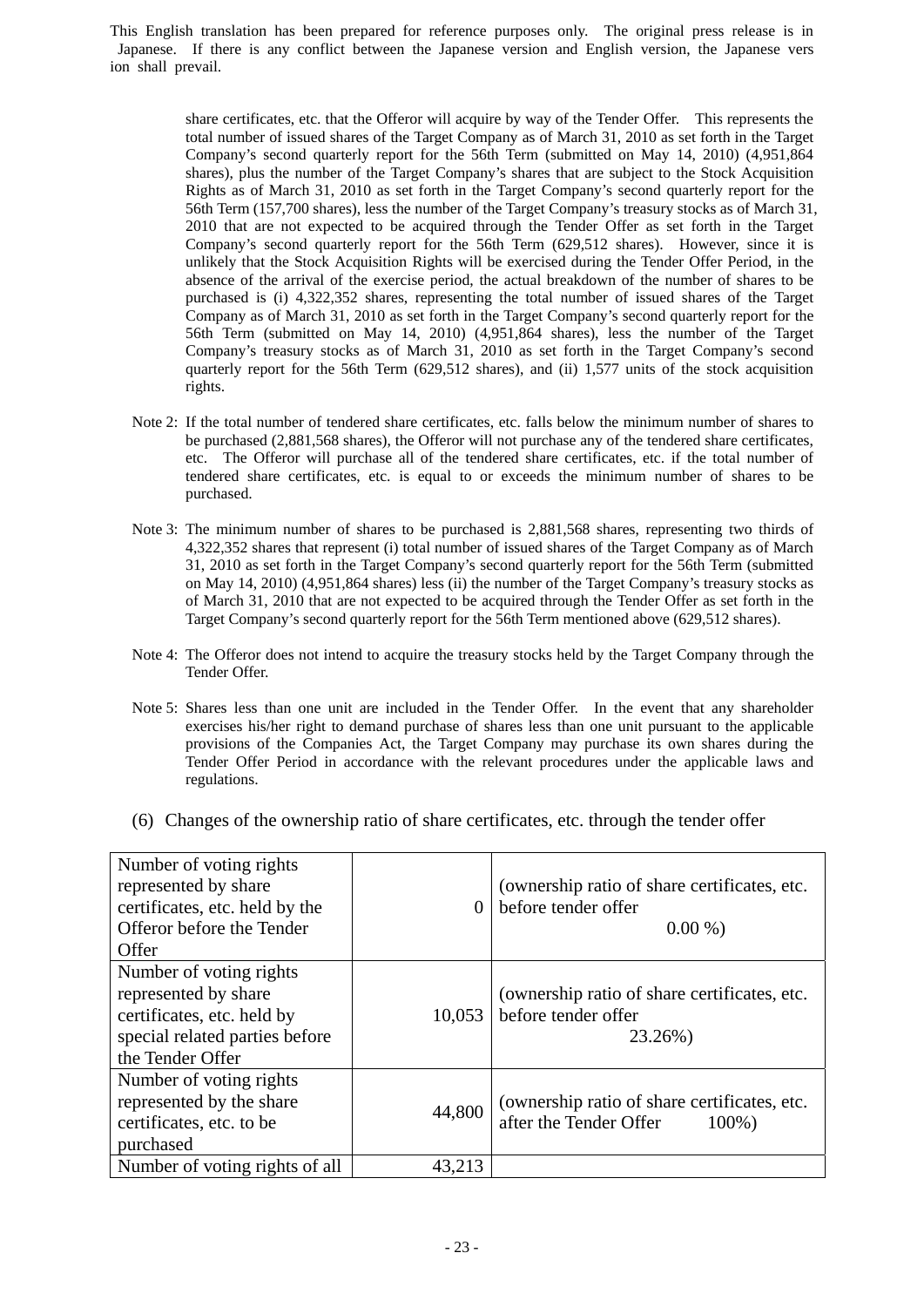| shareholders, etc. of the |  |
|---------------------------|--|
| Target C<br>`ompanv       |  |

- Note 1: "Number of voting rights represented by the share certificates, etc. to be purchased" is the number of voting rights represented by the number of share certificates, etc. to be purchased in the Tender Offer (4,480,052 shares).
- Note 2: "Number of voting rights represented by the share certificates, etc. held by special related parties before the Tender Offer" is the total number of voting rights represented by the share certificates, etc. held by the respective special related parties; provided, however, that, considering the fact that the target of the Tender Offer includes even the share certificates, etc. held by special related parties, for the purpose of the calculation of the "ownership ratio of share certificates, etc. after the Tender Offer," "Number of voting rights represented by the share certificates, etc. held by special related parties before the Tender Offer" is not added to the numerator.
- Note 3: "Number of voting rights of all shareholders, etc. of the Target Company" is the total number of voting rights of all shareholders of the Target Company as of March 31, 2010 set forth in the second quarterly report for the 56th Term submitted by the Target Company on May 14, 2010 (where the number of shares per one share unit (*tangen*) is expressed as 100 shares). However, as the Target Company's Stock Acquisition Rights and shares less than one unit are also subject to the Tender Offer, for the purpose of the calculation of "ownership ratio of share certificates, etc. before tender offer" and "ownership ratio of share certificates, etc. after tender offer," 44,800 voting rights are used as the "voting rights of all shareholders, etc. of the Target Company" by adding (i) 1,577 voting rights relating to the number of the Target Company's shares that are subject to the Stock Acquisition Rights as of March 31, 2010 as set forth in the Target Company's second quarterly report for the 56th Term (157,700 shares), and (ii) 10 voting rights (the number of voting rights relating to shares less than one unit, represented by 1,052 shares that represent 1,064 shares of shares less than one unit as of March 31, 2010 as set forth in the Target Company's second quarterly report for the 56th Term mentioned above less 12 treasury stocks of shares less than one unit held by the Target Company as of March 31, 2010).
- Note 4: "ownership ratio of share certificates, etc. before tender offer" and "ownership ratio of share certificates, etc. after tender offer" shall be rounded to two decimal places.
- (7) Purchase Price

#### 6,051 million yen

- Note: "Purchase price" is the sum of (i) the purchase price per share (1,400 yen) multiplied by the number of shares (4,322,352 shares) that represents the number of shares for the tender offer (4,480,052 shares) less the number of shares in the Target Company that are subject to the Stock Acquisition Rights (157,700 shares) (since it is unlikely that the Stock Acquisition Rights will be exercised during the Tender Offer Period in the absence of the arrival of the exercise period) and (ii) purchase price per one unit of the Stock Acquisition Right (1 yen) multiplied by the number of the Stock Acquisition Rights (1,577 rights).
- (8) Method of Settlement
	- (i) Name and address of head office of financial instruments business operators, banks etc. in charge of settlement of purchase

Nomura Securities Co., Ltd. 1-9-1, Nihombashi, Chuo-ku, Tokyo

(ii) Commencement date of settlement

July 6, 2010 (Tuesday)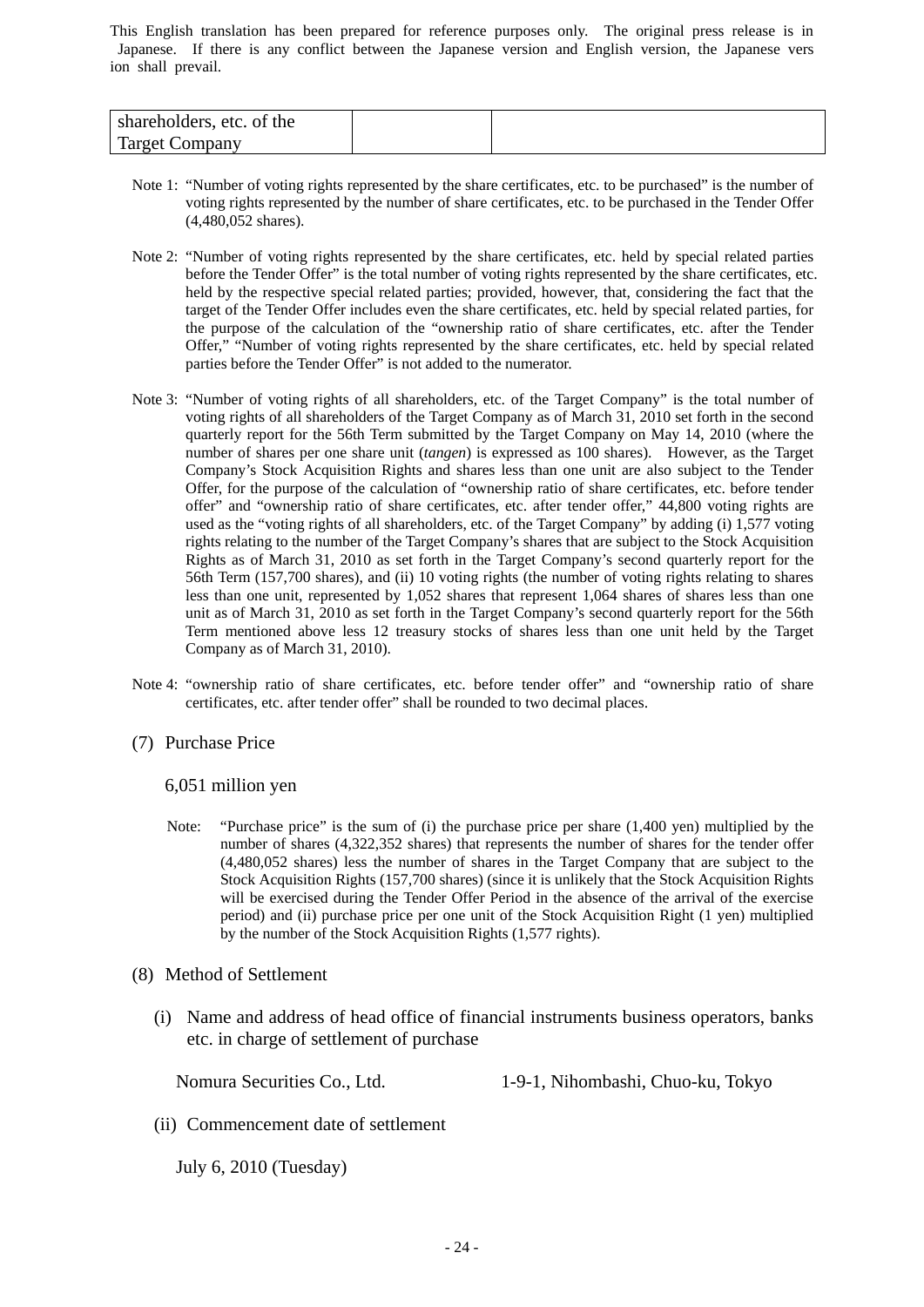#### (iii) Method of settlement

A notice of purchase under the Tender Offer will be mailed (except for shares tendered through the internet-based Nomura Joy service provided by the Tender Offer Agent) to the address of the Tendering Shareholders, etc. (in the case of Foreign Shareholders, etc., to the address of their standing agents) without delay after the expiration of the Tender Offer Period. For those Tendering Shareholders, etc. who have tendered their shares through the Nomura Joy service, the notice of purchase will be delivered in accordance with the instructions posted on the Nomura Joy website (https://www.nomurajoy.jp/).

The purchase will be conducted in cash. The Tender Offer Agent will remit the sale price for the purchased share certificates, etc. in accordance with the Tendering Shareholders, etc.' directions, such as by remittance (in which case the Tendering Shareholders may be subject to remittance fees).

(iv) Method of return of share certificates, etc.

In the event that all of the tendered share certificates, etc. will not be purchased under the terms detailed in "(i) Conditions set forth in each item of Article 27-13, Paragraph 4 of FIEA and the details thereof" and "(ii) Conditions of withdrawal, etc., of the Tender Offer, details thereof and method of disclosure of withdrawal, etc." in the section titled "(9) Other Conditions and Methods of Purchase, etc." below, the Tender Offer Agent will, without delay from the commencement date of settlement (or the date of withdrawal of the Tender Offer if the Offeror withdraws the tender offer), return the share certificates, etc. that must be returned. The shares will be returned by reverting the record of shares to the original entry just prior to tender (Please instruct the Tender Offer Agent if share certificates, etc. are transferred to the Tendering Shareholders Account opened with a financial instruments business operator, etc.), and the stock acquisition rights will be returned by issuing to the Tendering Shareholders, etc. or mailing to the address of the Tendering Shareholders, etc, in each case as per the instructions of the Tendering Shareholders, etc., the "Notice of acceptance of assignment", the "Document setting forth matters to be listed on registry of stock acquisition rights", and the documents required for change of named holders on the registry of stock acquisition rights that were submitted upon subscription for the stock acquisition rights

- (9) Other Conditions and Methods of Tender Offer
	- (i) Conditions set forth in each item of Article 27-13, Paragraph 4 of FIEA and the details thereof

If the total number of tendered share certificates is less than the minimum amount of shares to be purchased (2,881,568 shares), the Offeror will not purchase any of the tendered share certificates, etc. If the total number of tendered share certificates, etc. is equal to or exceeds the minimum amount of shares to be purchased (2,881,568 shares), the Offeror will purchase all of the tendered share certificates, etc.

(ii) Conditions of withdrawal, etc., of the Tender Offer, details thereof and method of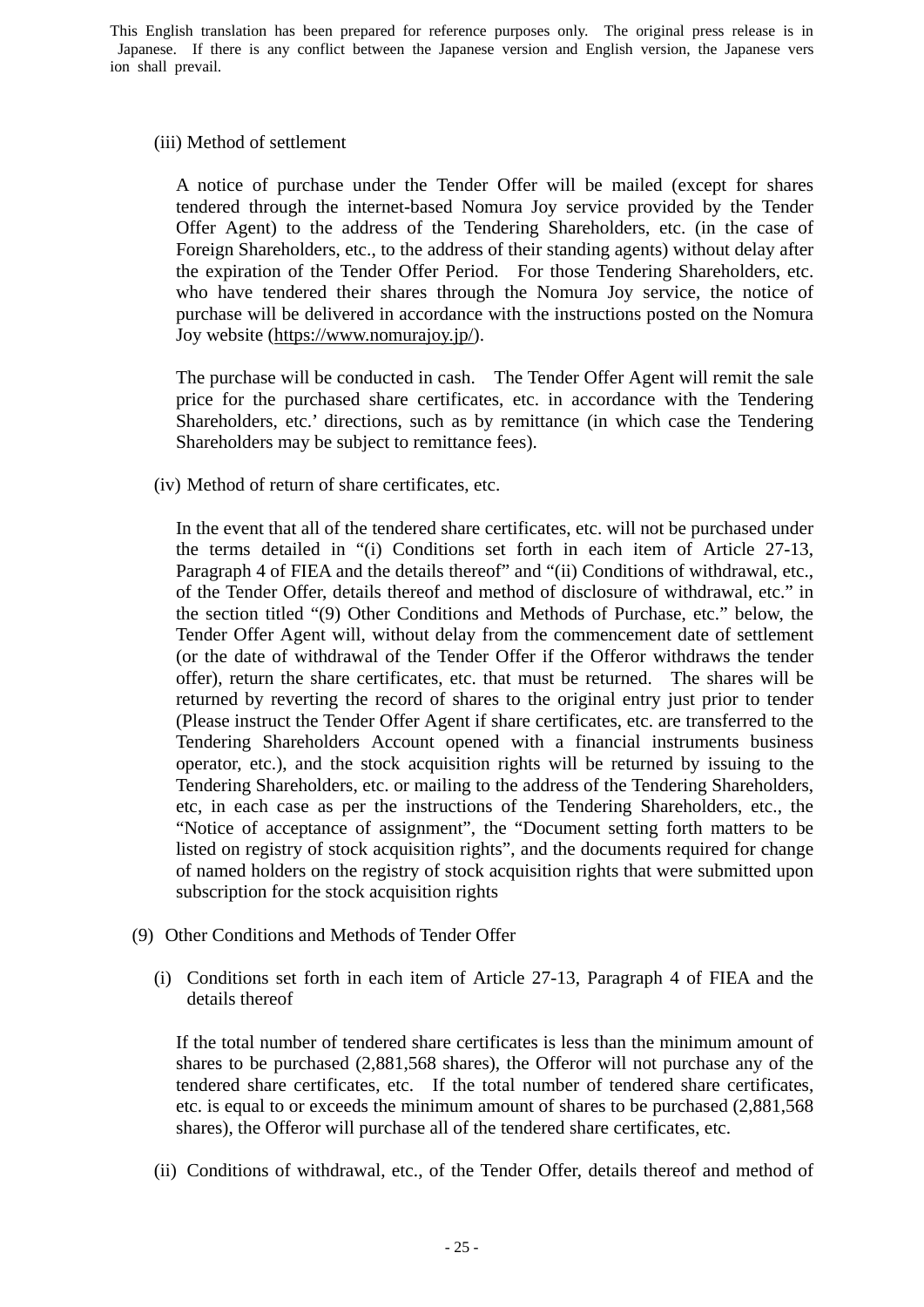disclosure of withdrawal, etc.

If any event listed in Article 14, Paragraph 1, Items 1.1 through 1.9 and Items 1.12 through 1.18, Items 3.1 though 3.8, and Item 3.10, as well as Article 14, Paragraph 2, Items 3 through 6 of the Order for Enforcement of the Financial Instruments Exchange Act (Cabinet Order No. 321 of 1965, as amended; the "Enforcement Order") occurs, the Offeror may withdraw the Tender Offer. The event listed in Item 3.10 of Article 14, Paragraph 1 of the Enforcement Order, namely, the discovery of any false statement or omission of a material matter in a statutorily required disclosure document submitted by the Target Company, is equivalent to the matters listed in Items 3.1 through 3.9 of Article 14, Paragraph 1, referenced above.

If the Offeror intends, among others, to withdraw the Tender Offer, the Offeror will issue an electronic public notice and publish a notice thereof in *The Nihon Keizai Shimbun*. However, if it is deemed difficult to issue the public notice by the last day of the Tender Offer Period, the Offeror will make a public announcement by the method set forth in Article 20 of the Cabinet Ordinance concerning Tender Offer of Share Certificates by Persons Other than the Issuer (Ordinance of the Ministry of Finance No. 38 of 1990, as amended; the "Cabinet Ordinance") and issue a public notice immediately after the announcement.

(iii) Conditions of reduction of purchase price, details thereof and method of disclosure of the reduction

Under the provisions of Article 27-6, Paragraph 1, Item 1 of FIEA, if the Target Company conducts any act set forth in Article 13, Paragraph 1 of the Enforcement Order during Tender Offer Period, the Offeror may reduce the purchase price in accordance with the standards prescribed in Article 19, Paragraph 1 of the Cabinet Ordinance. If the Offeror intends to reduce the purchase price, the Offeror will issue an electronic public notice and publish a notice thereof in *The Nihon Keizai Shimbun*. However, if it is deemed difficult to issue the notice by the last day of the Tender Offer Period, the Offeror will make a public announcement by the method set forth in Article 20 of the Cabinet Ordinance and issue a public notice immediately after the announcement. If the purchase price is reduced, the Offeror will also purchase the tendered share certificates tendered on or before the date of the public notice at the reduced purchase price.

(iv) Matters concerning the right of Tendering Shareholders, etc. to cancel tender contracts

Tendering Shareholders, etc. may, at any time during the Tender Offer Period, cancel their tender contract under the Tender Offer. Tendering Shareholders, etc. who wish to cancel their tender contract must send a cancellation notice by personal delivery or mail a cancellation notice stating that those Tendering Shareholders, etc. cancel their tender contract under the Tender Offer (the "Cancellation Notice") together with the receipt of acceptance of the Tender Offer to the head office or any Japanese branch of the Tender Offer Agent to which the Tendering Shareholders, etc. have tendered their shares (except the internet-based Nomura Joy service provided by the Tender Offer Agent) by 3:30 p.m. on the last day of the Tender Offer Period. However, if the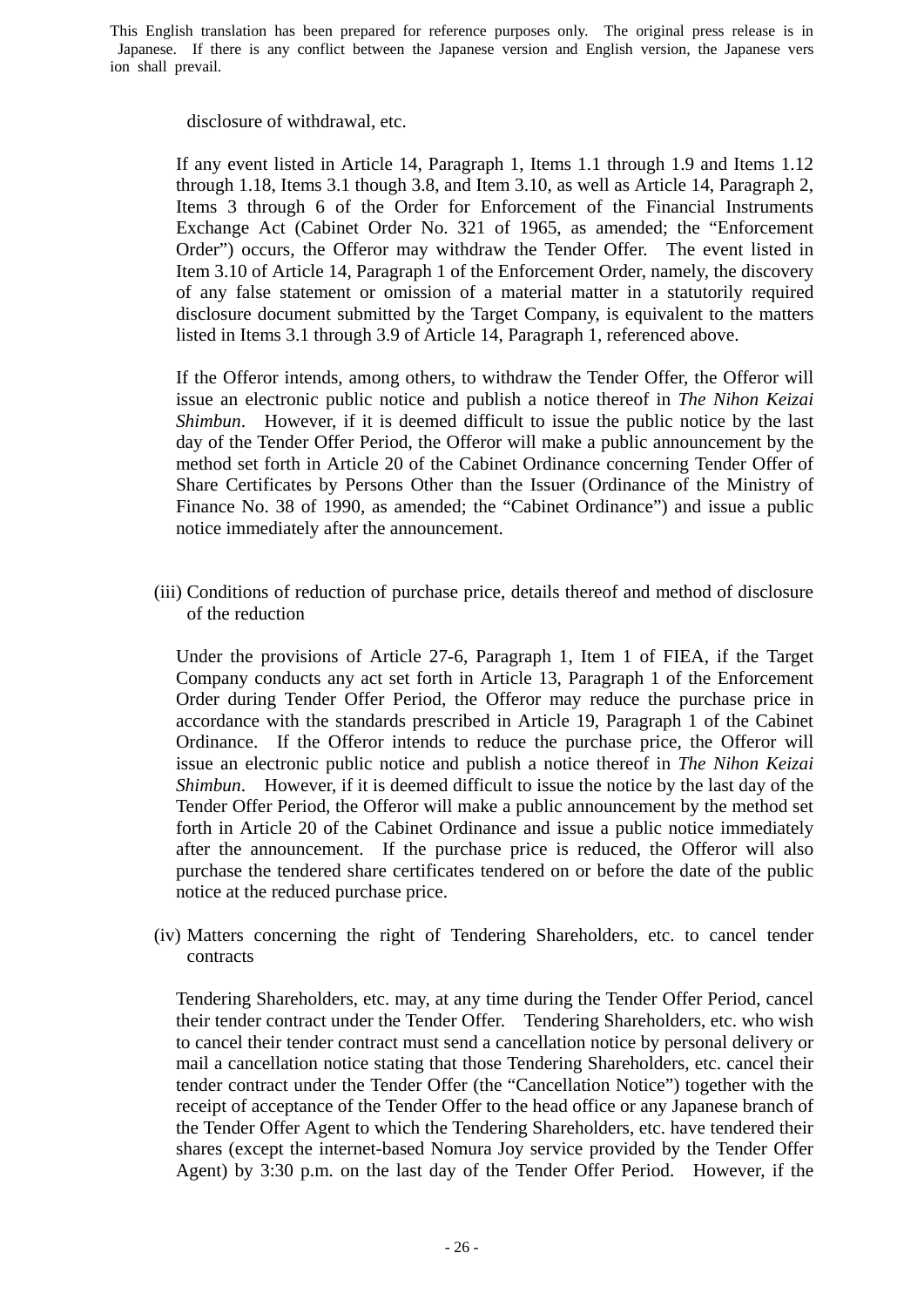Cancellation Notice is sent by mail, it must reach the party stated above by 3:30 p.m. on the last day of the Tender Offer Period. If Tendering Shareholders, etc. wish to cancel their tender contract submitted through the Nomura Joy service, the Tendering Shareholders, etc. must cancel their tender contract by 3:30 p.m. on the last day of the Tender Offer Period by following the instructions posted on the Nomura Joy website (https://www.nomurajoy.jp/).

Even in the event that the tender contract is terminated by the Tendering Shareholders, etc., the Offeror will not seek damages or penalty from the Tendering Shareholders, etc.. In addition, any expense required for the return of the tendered share certificates will be borne by the Offeror.

(v) Method of disclosure of change in the conditions of Tender Offer (if any)

If the Offeror changes any conditions of the purchase, the Offeror will issue an electronic public notice and publish a notice thereof in *The Nihon Keizai Shimbun*. However, if it is deemed difficult to issue the notice by the last day of the Tender Offer Period, the Offeror will make a public announcement by the method set forth in Article 20 of the Cabinet Ordinance and issue a public notice immediately after the announcement. If the conditions of the purchase are changed, the Offeror will also purchase the tendered share certificates tendered on or before the date of the public notice in accordance with the conditions of the purchase as changed.

(vi) Method of disclosure of amendment statement (if any)

If the Offeror submits an amendment statement to the Director of the Kanto Local Finance Bureau, the Offeror will immediately make a public announcement of the content thereof that is relevant to the content of the public notice of the commencement of the Tender Offer, in accordance with the manner set forth in Article 20 of the Cabinet Ordinance. The Offeror will also amend the explanatory statement of the Tender Offer immediately and deliver the amended explanatory statement to the Tendering Shareholders who have received the previous explanatory statement. However, if the amendments are limited, the Offeror may instead prepare and deliver a document stating the reason for the amendments, the matters having been amended and the details thereof to the Tendering Shareholders, etc..

(vii) Method of disclosure of results of Tender Offer

The results of the Tender Offer will be made public by the method set forth in Article 9-4 of the Enforcement Order and Article 30-2 of the Cabinet Ordinance on the day immediately following the last day of the Tender Offer Period.

(10) Date of Public Notice for commencement of tender offer

May 17, 2010 (Monday)

(11) Tender Offer Agent

Nomura Securities Co., Ltd. 1-9-1, Nihombashi, Chuo-ku, Tokyo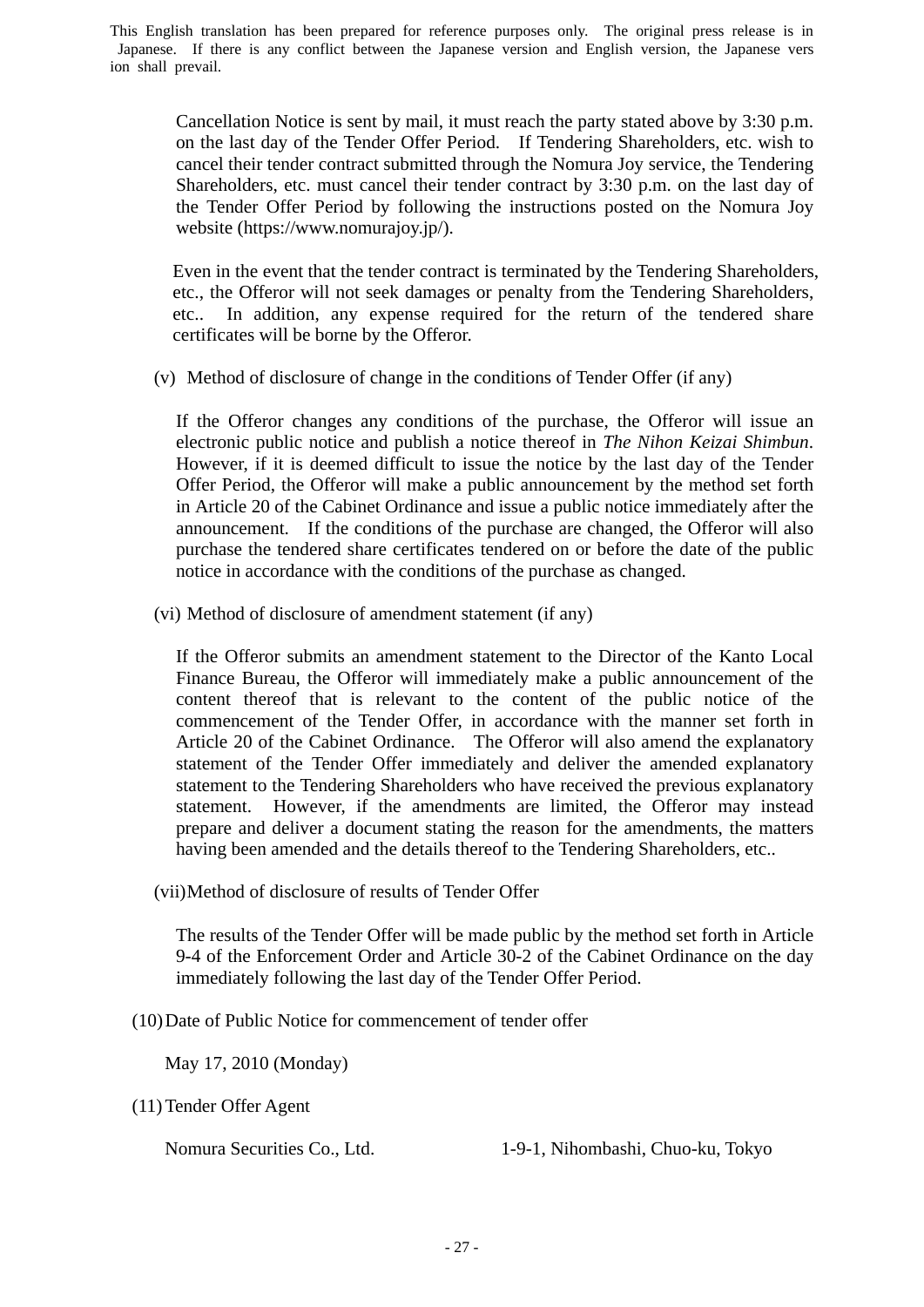# **3. Policy and Outlook after Tender Offer**

Regarding Policy after the Tender Offer, please refer to "(5) Policy on organizational restructuring, etc. after the Tender Offer (regarding the 'Two-Step Acquisition' process)" and "(6) Possibility of and reasons for delisting" in the section titled "1. Purposes of Tender Offer, etc."

# **4. Other Matters**

(1) Agreements between the Offeror and the Target Company or its officers, and the terms thereof (if any)

CCF5, the Offeror, and Mr. Matsukawa have already entered into the Agreements, as outlined in "Agreements concerning the Tender Offer" in the section titled "1. Purposes of Tender Offer, etc."

With respect to "in the decision-making process leading to the decision to implement the Tender Offer" and "specific description of measures to avoid conflicts of interest", please refer to "Measures to ensure fairness of the Tender Offer, including measures to ensure fairness of the offer price and measures to avoid conflicts of interest" in the section titled "1. Purposes of Tender Offer, etc." above.

- (2) Other Information considered to be necessary for investors to determine whether or not they tender their shares
	- (i) According to the its May 14, 2010 press release titled *Announcement regarding Revised Dividends from Surplus for Fiscal Year Ending September 2010*, at the board of directors meeting held on May 14, 2010, the Target Company resolved not to distribute dividends for the fiscal year ending September 2010 and revised the forecast dividends for the same term on the condition that the Tender Offer is successfully effected.
	- (ii) The Target Company announced the following difference in the earnings forecast and the account settlement (consolidated and non-consolidated) for the first half of fiscal year ending September 2010 and revisions to the earning forecast (consolidated and non-consolidated) for the fiscal year ending September 2010 on May 14, 2010 in the *Announcement Regarding Difference in Earnings Forecast and Account Settlement and Revisions to Earnings Forecast*.
- 1. Difference in Earnings Forecast and Account Settlement
	- (1) Difference in Earnings Forecast and Actual Earnings (Consolidated) for First Half of Fiscal Year Ending September 2010 (October 1, 2009 to March 31, 2010)

|                                        |       |                     |                    |            | (muuon ven)             |
|----------------------------------------|-------|---------------------|--------------------|------------|-------------------------|
|                                        | Sales | Operating<br>profit | Ordinary<br>profit | Net profit | Net profit per<br>share |
| Previously announced<br>forecast $(A)$ | 2,231 | 229                 | 230                | 61         | 14.34                   |
| Actual earnings (B)                    | .762  | 141                 | 153                | (4)        | (0.99)                  |

(*million yen*)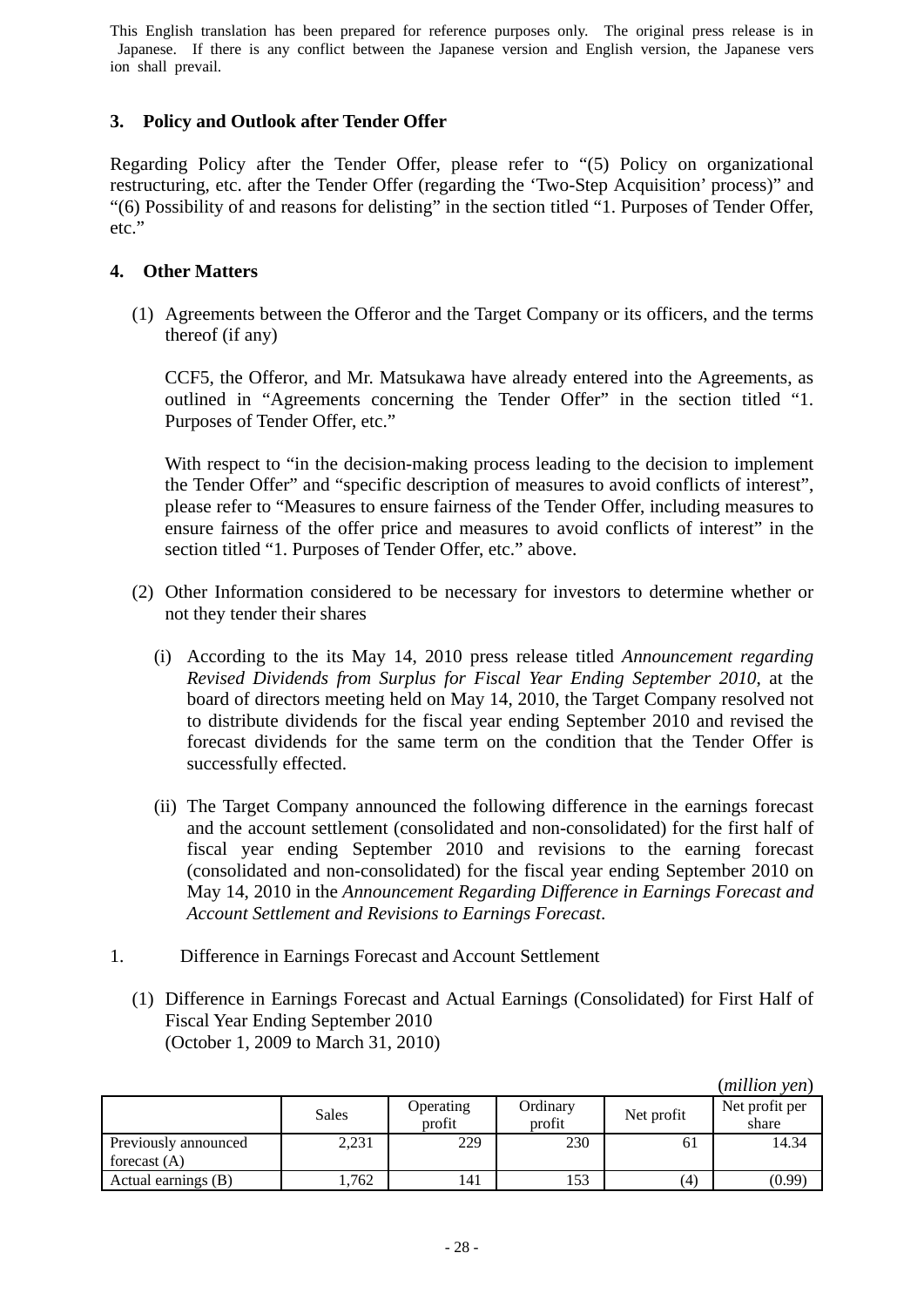| $(B-A)$                             | (469)  | (88)   | 777.         | (65)                     |       |
|-------------------------------------|--------|--------|--------------|--------------------------|-------|
| Change $(\%)$                       | (21.0) | (38.4) | (33.5)       | $\overline{\phantom{0}}$ |       |
| (Reference) Earnings for<br>FY 2009 | 3,450  | 485    | 517<br>، د د | 195                      | 45.23 |

(2) Difference in Earnings Forecast and Actual Earnings (Non-Consolidated) for First Half of Fiscal Year Ending September 2010 (October 1, 2009 to March 31, 2010)

|                                     |       |                     |                    |            | (million yen)           |
|-------------------------------------|-------|---------------------|--------------------|------------|-------------------------|
|                                     | Sales | Operating<br>profit | Ordinary<br>profit | Net profit | Net profit per<br>share |
| Previously announced                | 1,840 | 167                 | 222                | 304        | 70.54                   |
| forecast $(A)$                      |       |                     |                    |            |                         |
| Actual earnings (B)                 | 1.514 | 76                  | 89                 | 206        | 47.68                   |
| $(B-A)$                             | (326) | (91)                | (133)              | (98)       |                         |
| Change $(\%)$                       | 17.7) | (54.5)              | (59.9)             | (32.2)     |                         |
| (Reference) Earnings for<br>FY 2009 | 2,525 | 290                 | 318                | 117        | 27.15                   |

- 2. Revised Earnings Forecast for Fiscal Year
	- (1) Revisions to Earnings Forecast (Consolidated) for Fiscal Year Ending September 2010 (October 1, 2009 to September 30, 2010)

|                                     |         |                     |                    |            | (million yen)           |
|-------------------------------------|---------|---------------------|--------------------|------------|-------------------------|
|                                     | Sales   | Operating<br>profit | Ordinary<br>profit | Net profit | Net profit per<br>share |
| Previous forecast (A)               | 5,406   | 801                 | 804                | 446        | 103.19                  |
| Revised forecast (B)                | 4,124   | 392                 | 435                | 184        | 42.74                   |
| $(B-A)$                             | (1,282) | (409)               | (369)              | (262)      |                         |
| Change $(\%)$                       | (23.7)  | (51.0)              | (45.8)             | (58.7)     |                         |
| (Reference) Earnings for<br>FY 2009 | 6,043   | 808                 | 881                | 271        | 62.86                   |
| Change from FY 2009<br>(% )         | (31.7)  | (51.4)              | (50.6)             | (32.1)     |                         |

(2) Revisions to Earnings Forecast (Non-Consolidated) for Fiscal Year Ending September 2010

(October 1, 2009 to September 30, 2010)

|                                        |        |                     |                    |            | (million yen)           |
|----------------------------------------|--------|---------------------|--------------------|------------|-------------------------|
|                                        | Sales  | Operating<br>profit | Ordinary<br>profit | Net profit | Net profit per<br>share |
| Previous forecast (A)                  | 4,268  | 557                 | 612                | 537        | 124.27                  |
| Revised forecast (B)                   | 3,386  | 254                 | 292                | 333        | 77.06                   |
| $(B-A)$                                | (882)  | (303)               | (320)              | (204)      |                         |
| Change $(\%)$                          | (20.6) | (54.3)              | (52.2)             | (37.9)     |                         |
| (Reference) Earnings for               | 3,983  | 326                 | 500                | 308        | 71.44                   |
| FY 2009<br>Change from FY 2009<br>(% ) | (14.9) | (22.0)              | (41.6)             | (8.1)      |                         |

3. Reason for revision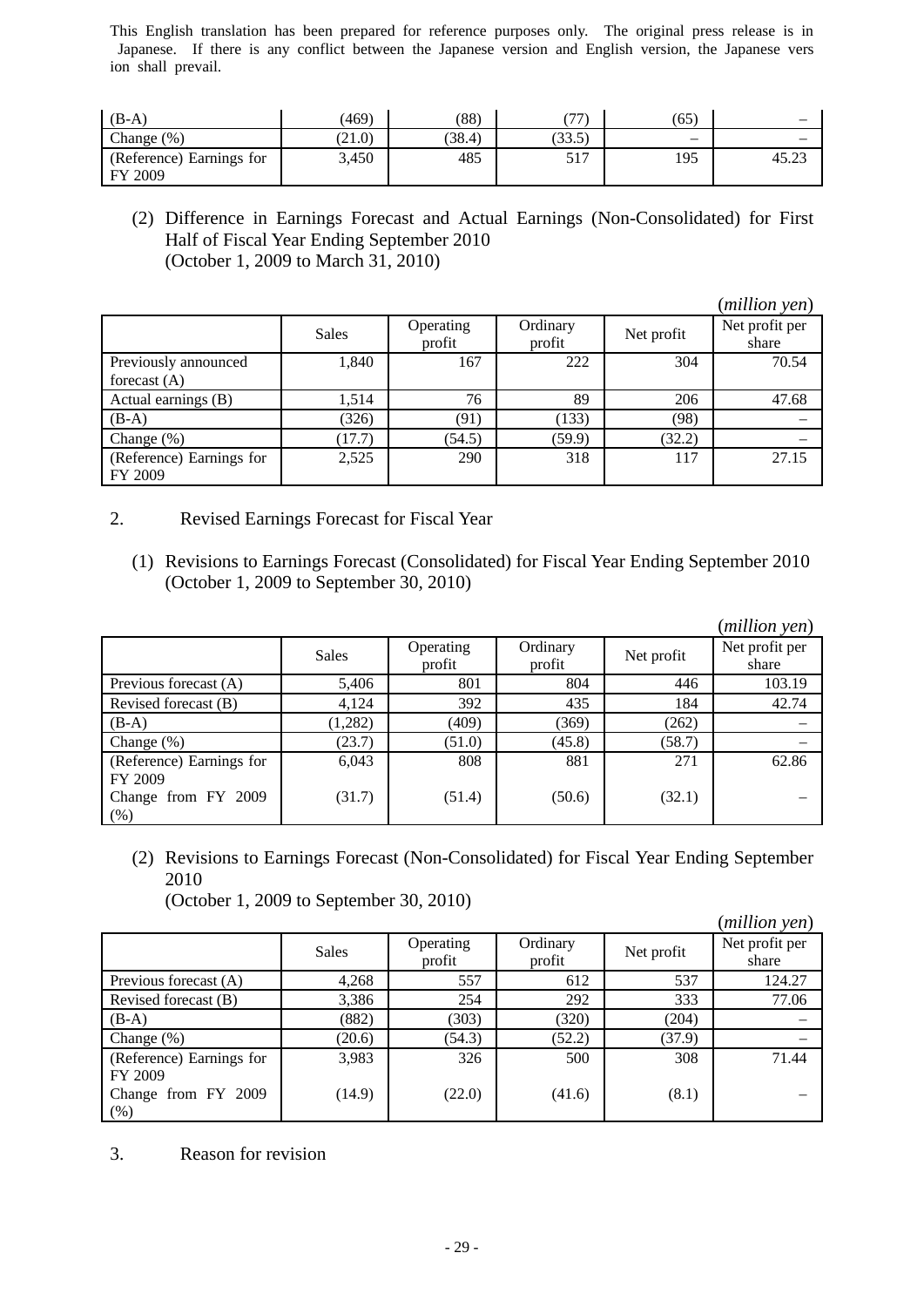In regards to earnings for the first half of the fiscal year ending September 2010, in spite of improved sales for consumables following increased production in the steel and automobile industries, the Target Company was unable to meet their sakes forecast announced on December 18, 2009, as recovery in demand for equipment was delayed and sales of principal machinery and equipment, such as penetrant testing units in the nondestructive testing business and marking systems in the marking business, remained stagnant. As a result, there was a significant difference in both consolidated and nonconsolidated earnings, as detailed above.

As with the earnings forecast for the first half of the fiscal year ending September 2010, although the earnings forecast for fiscal year ending September 2009 see improved sales for consumables, the Target Company is expecting to be unable to meet the sales forecast announced on December 18, 2009, as sales of principal machinery, such as penetrant testing units and marking equipment, are expected to remain stagnant due to the delayed recovery in demand for equipment. As a result, the consolidated and non-consolidated earnings forecast was revised, as detailed above.

(Note) The current earnings forecasts have been prepared based on information available on the date of release. Actual earnings may differ from those forecast due to various indeterminate factors.

###

# Regulation on Insider Trading

Please note that any person who has inspected the information included in this press release may be prohibited from purchasing the shares, etc. of MARKTEC Corporation to the expiry of twelve (12) hours from the publication of this press release, as a primary recipient of information concerning the restriction of insider trading (naibusha-torihiki in Japanese) under the provisions of Paragraph 3, Article 167 of the FIEA and Article 30 of the Enforcement Order. Please acknowledge in advance that neither the Offeror nor any of its related companies shall be held liable for any criminal, civil or administrative liability pursued due to the conduct of such purchase, etc.

# Regulation on Solicitation

This press release is a notice of the announcement to publish the Tender Offer to the general public, and was not prepared for the purpose of solicitation of sale. Upon making an application for sale, Tendering Shareholders, etc. are requested to ensure that their decision to make an application is their own after inspecting the tender offer explanatory statement concerning the Tender Offer. This press release does not fall under the solicitation of the application for the sale of, or the solicitation of the application for the purchase of, the securities, nor form a part thereof. This press release (or a part thereof), and the fact of the distribution thereof, shall not be a basis of any agreement concerning the Tender Offer, nor may it be relied upon for the execution of the agreement.

# Procedures and Criteria for Information Disclosure

While the Tender Offer will be carried out in compliance with the procedures and criteria for information disclosure that are provided for by Japan's Financial Instruments and Exchange Act, such procedures and criteria are not necessarily identical to those observed in the United States. In particular, the provisions of Sections 13(e) and 14(d) of the Securities Exchange Act of 1934 of the United States, and the provisions established under such sections, are not